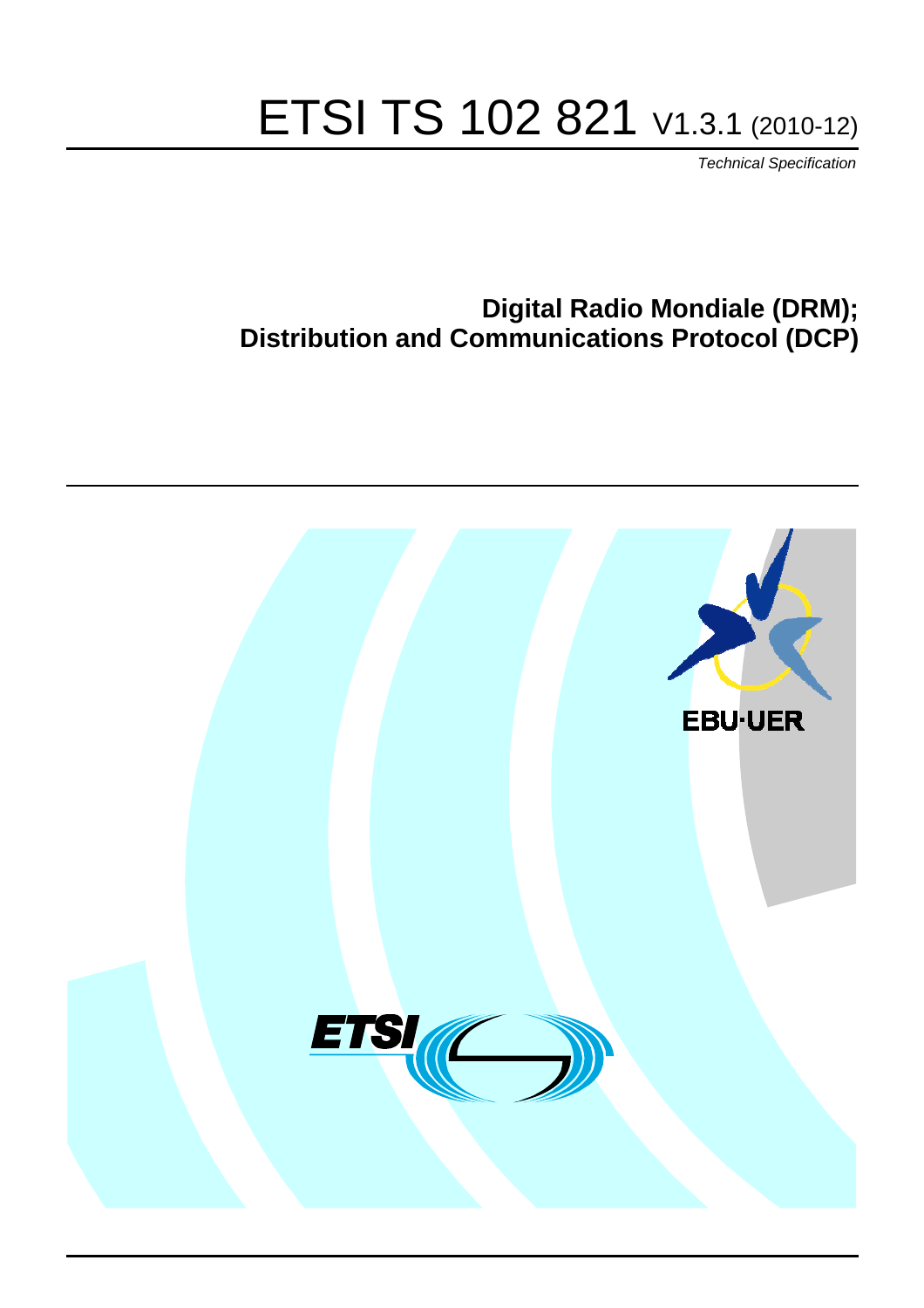Reference RTS/JTC-DRM-23

Keywords broadcasting, digital, DRM, radio

#### *ETSI*

#### 650 Route des Lucioles F-06921 Sophia Antipolis Cedex - FRANCE

Tel.: +33 4 92 94 42 00 Fax: +33 4 93 65 47 16

Siret N° 348 623 562 00017 - NAF 742 C Association à but non lucratif enregistrée à la Sous-Préfecture de Grasse (06) N° 7803/88

#### *Important notice*

Individual copies of the present document can be downloaded from: [http://www.etsi.org](http://www.etsi.org/)

The present document may be made available in more than one electronic version or in print. In any case of existing or perceived difference in contents between such versions, the reference version is the Portable Document Format (PDF). In case of dispute, the reference shall be the printing on ETSI printers of the PDF version kept on a specific network drive within ETSI Secretariat.

Users of the present document should be aware that the document may be subject to revision or change of status. Information on the current status of this and other ETSI documents is available at <http://portal.etsi.org/tb/status/status.asp>

If you find errors in the present document, please send your comment to one of the following services: [http://portal.etsi.org/chaircor/ETSI\\_support.asp](http://portal.etsi.org/chaircor/ETSI_support.asp)

#### *Copyright Notification*

No part may be reproduced except as authorized by written permission. The copyright and the foregoing restriction extend to reproduction in all media.

> © European Telecommunications Standards Institute 2010. © European Broadcasting Union 2010. All rights reserved.

**DECT**TM, **PLUGTESTS**TM, **UMTS**TM, **TIPHON**TM, the TIPHON logo and the ETSI logo are Trade Marks of ETSI registered for the benefit of its Members. **3GPP**TM is a Trade Mark of ETSI registered for the benefit of its Members and of the 3GPP Organizational Partners.

**LTE**™ is a Trade Mark of ETSI currently being registered

for the benefit of its Members and of the 3GPP Organizational Partners.

**GSM**® and the GSM logo are Trade Marks registered and owned by the GSM Association.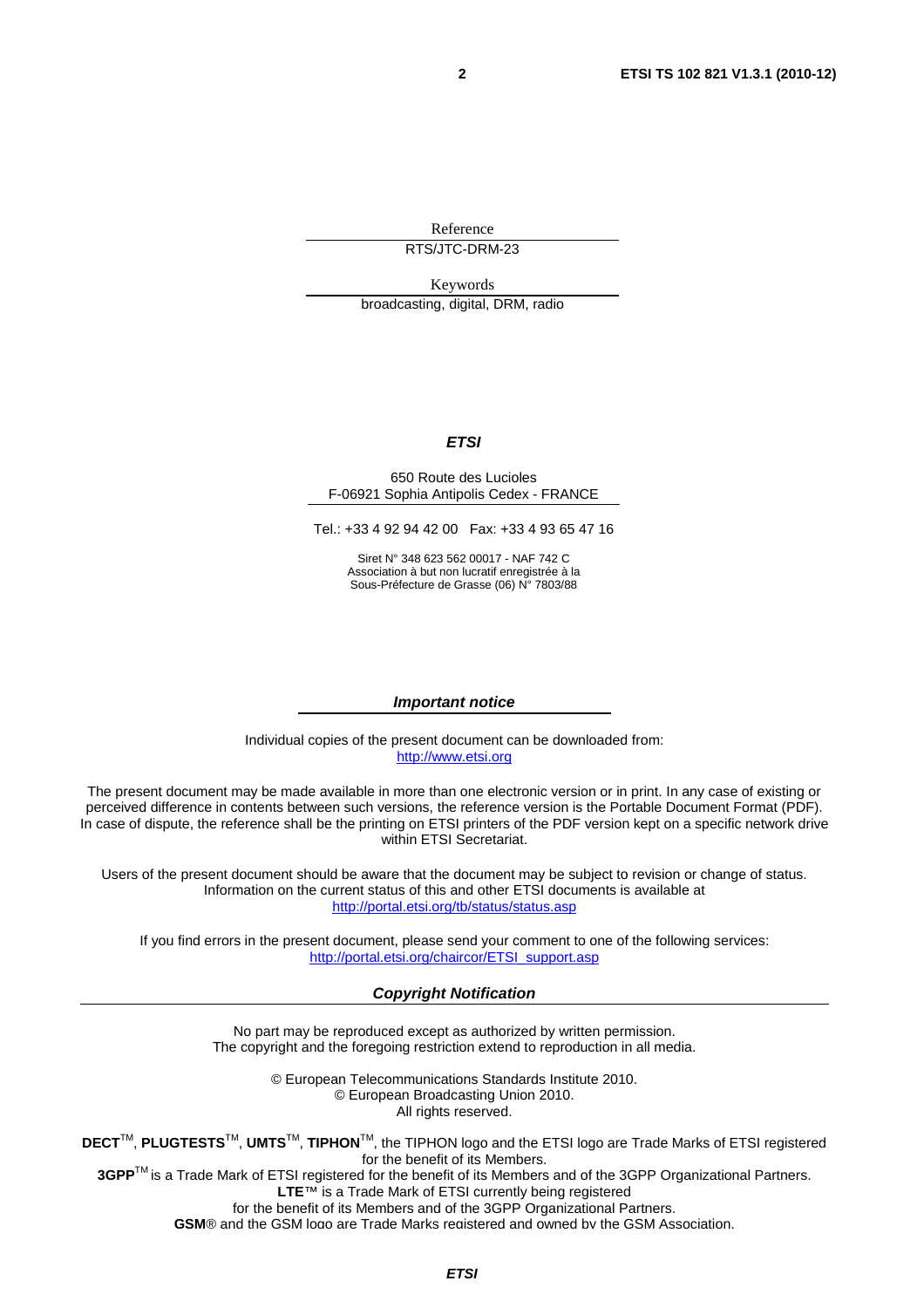# Contents

| 1                |                             |  |
|------------------|-----------------------------|--|
| 2                |                             |  |
| 2.1              |                             |  |
| 2.2              |                             |  |
| 3                |                             |  |
| 3.1              |                             |  |
| 3.2              |                             |  |
| 3.3              |                             |  |
| 3.4              |                             |  |
| 4                |                             |  |
| 4.1              |                             |  |
| 4.2              |                             |  |
| 4.2.1            |                             |  |
| 5                |                             |  |
| 5.1              |                             |  |
| 5.1.1            |                             |  |
| 5.2              |                             |  |
| 5.2.1            |                             |  |
| 5.2.2<br>5.2.2.1 |                             |  |
| 5.2.2.1.1        |                             |  |
| 5.2.2.2          |                             |  |
|                  |                             |  |
| 6<br>6.1         |                             |  |
| 6.2              |                             |  |
|                  |                             |  |
| 7                |                             |  |
| 7.1              |                             |  |
| 7.2              |                             |  |
| 7.2.1<br>7.2.2   |                             |  |
| 7.3              |                             |  |
| 7.3.1            |                             |  |
| 7.3.2            |                             |  |
| 7.3.3            |                             |  |
| 7.4              |                             |  |
| 7.4.1            |                             |  |
| 7.4.2            |                             |  |
| 7.4.3            |                             |  |
| 7.4.4            |                             |  |
|                  | Annex A (normative):        |  |
|                  | <b>Annex B</b> (normative): |  |
|                  |                             |  |
| B.1              |                             |  |
| B.1.1            |                             |  |
| B.2              |                             |  |
| B.3              |                             |  |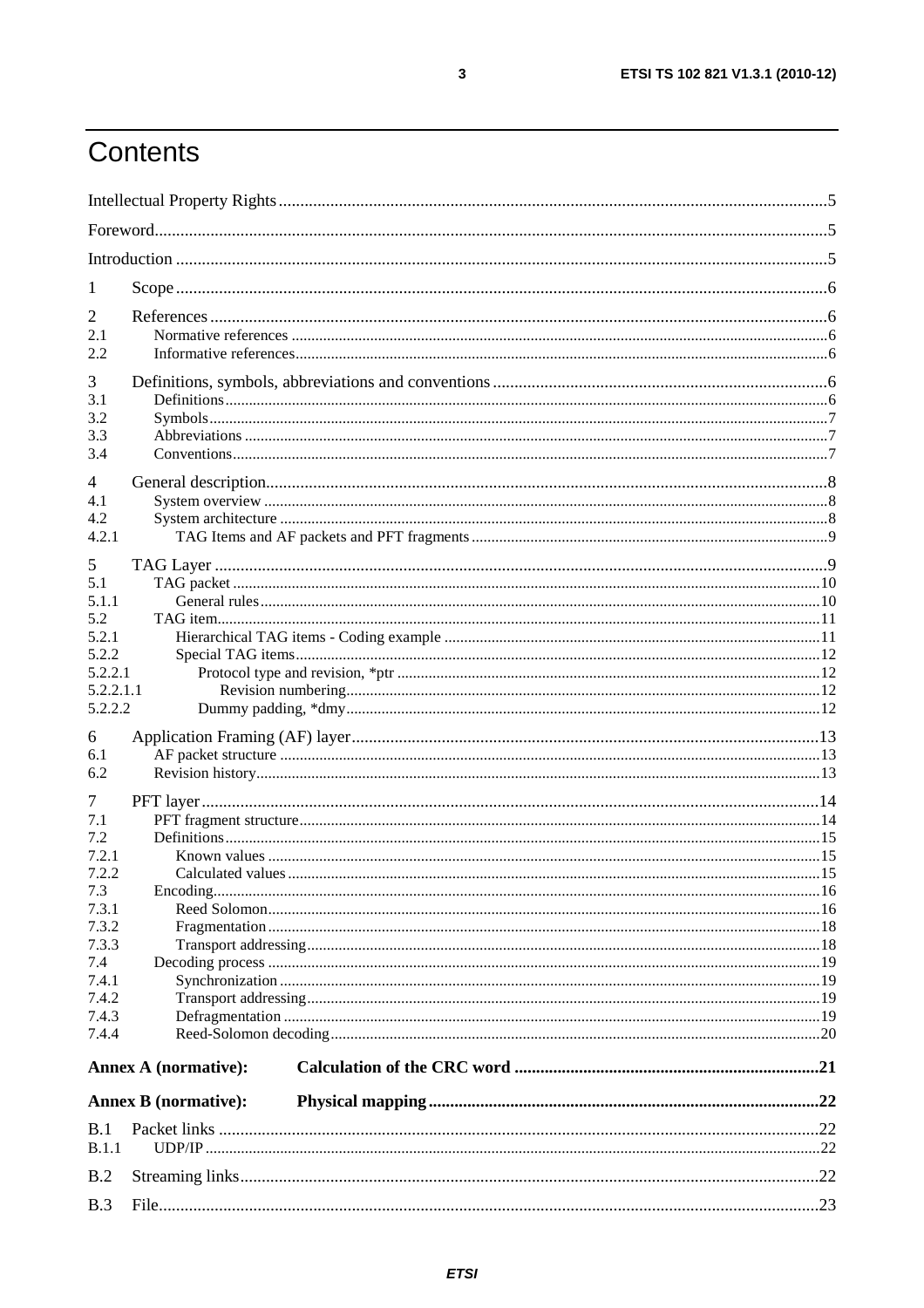| B.3.1<br><b>B.3.1.1</b><br>B.3.1.2 |                               |                                                                                             |  |
|------------------------------------|-------------------------------|---------------------------------------------------------------------------------------------|--|
|                                    | Annex C (informative):        | Signalling of basic transmission layers and parameters25                                    |  |
| C.1                                |                               |                                                                                             |  |
| C.2                                |                               |                                                                                             |  |
| C.3                                |                               |                                                                                             |  |
|                                    |                               |                                                                                             |  |
| C.4                                |                               |                                                                                             |  |
|                                    | <b>Annex D</b> (normative):   |                                                                                             |  |
| D.1                                |                               |                                                                                             |  |
| D.1.1                              |                               |                                                                                             |  |
| D.1.2                              |                               |                                                                                             |  |
| D.1.3                              |                               |                                                                                             |  |
| D.2                                |                               |                                                                                             |  |
| D.2.1                              |                               |                                                                                             |  |
| D.2.2                              |                               |                                                                                             |  |
| D.2.3<br>D.2.4                     |                               |                                                                                             |  |
| D.2.5                              |                               |                                                                                             |  |
|                                    |                               |                                                                                             |  |
|                                    | <b>Annex E</b> (informative): |                                                                                             |  |
| E.1                                |                               |                                                                                             |  |
| E.2                                |                               |                                                                                             |  |
| E.3                                |                               |                                                                                             |  |
|                                    |                               |                                                                                             |  |
|                                    | <b>Annex F</b> (informative): |                                                                                             |  |
| F.1                                |                               |                                                                                             |  |
| F.1.1                              |                               |                                                                                             |  |
| F.1.2                              |                               |                                                                                             |  |
| F.1.2.1                            |                               |                                                                                             |  |
| F.1.2.2<br>F.1.2.3                 |                               |                                                                                             |  |
|                                    |                               |                                                                                             |  |
| F <sub>.2</sub>                    |                               |                                                                                             |  |
| F.2.1                              |                               |                                                                                             |  |
| F.2.2                              |                               |                                                                                             |  |
| F.2.2.1<br>F.2.2.2                 |                               |                                                                                             |  |
| F.2.2.3                            |                               | Subscribe/Unsubscribe Transaction (request "*tuq"/"*tnq", response "*tus"/"*tns"); Delivery |  |
|                                    |                               |                                                                                             |  |
| F.2.3                              |                               |                                                                                             |  |
| F.2.4                              |                               |                                                                                             |  |
| F.2.4.1                            |                               |                                                                                             |  |
| F.2.4.2                            |                               |                                                                                             |  |
|                                    | <b>Annex G (informative):</b> |                                                                                             |  |
|                                    |                               |                                                                                             |  |

 $\overline{\mathbf{4}}$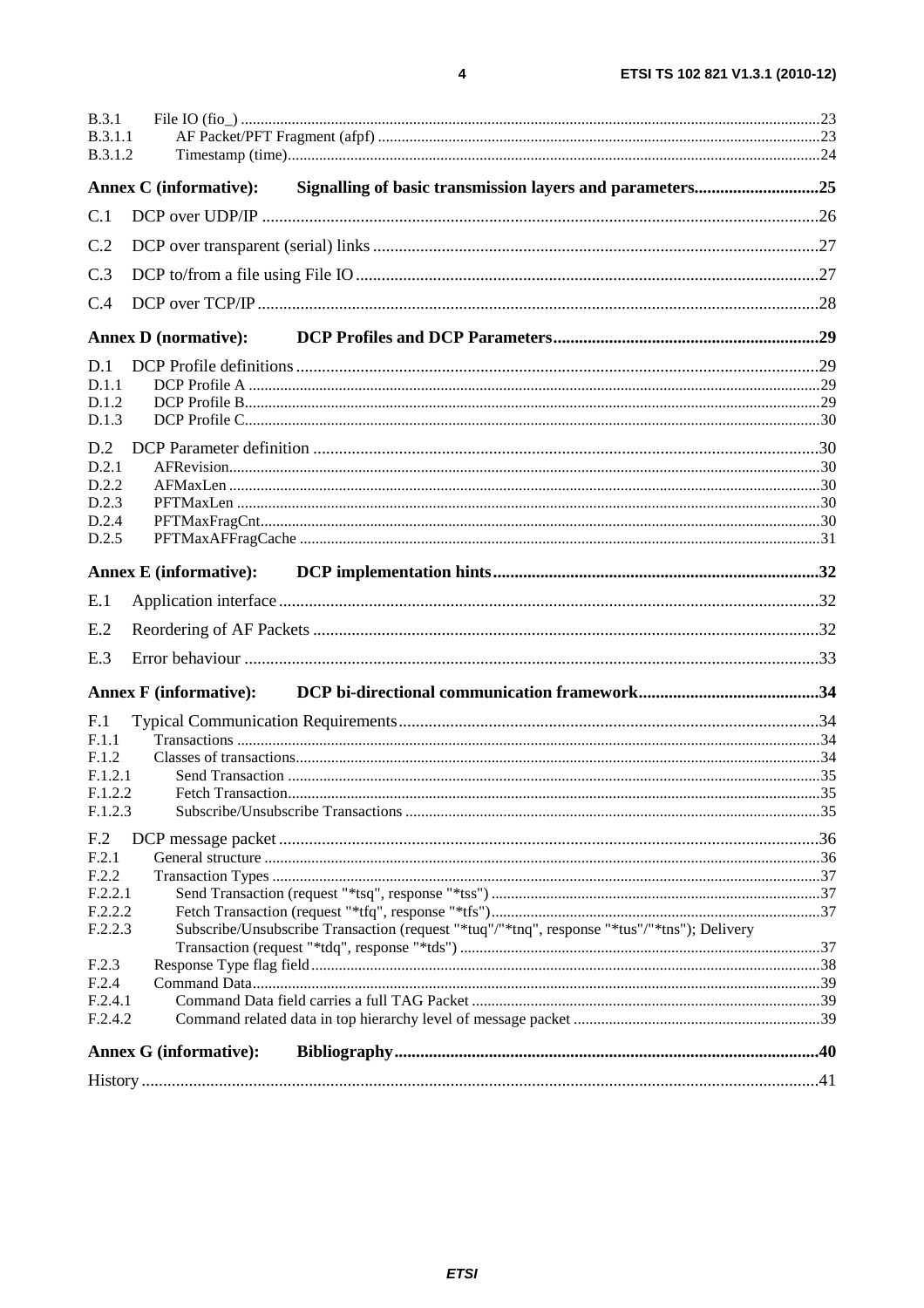## Intellectual Property Rights

IPRs essential or potentially essential to the present document may have been declared to ETSI. The information pertaining to these essential IPRs, if any, is publicly available for **ETSI members and non-members**, and can be found in ETSI SR 000 314: *"Intellectual Property Rights (IPRs); Essential, or potentially Essential, IPRs notified to ETSI in respect of ETSI standards"*, which is available from the ETSI Secretariat. Latest updates are available on the ETSI Web server ([http://webapp.etsi.org/IPR/home.asp\)](http://webapp.etsi.org/IPR/home.asp).

Pursuant to the ETSI IPR Policy, no investigation, including IPR searches, has been carried out by ETSI. No guarantee can be given as to the existence of other IPRs not referenced in ETSI SR 000 314 (or the updates on the ETSI Web server) which are, or may be, or may become, essential to the present document.

## Foreword

This Technical Specification (TS) has been produced by Joint Technical Committee (JTC) Broadcast of the European Broadcasting Union (EBU), Comité Européen de Normalisation ELECtrotechnique (CENELEC) and the European Telecommunications Standards Institute (ETSI).

NOTE: The EBU/ETSI JTC Broadcast was established in 1990 to co-ordinate the drafting of standards in the specific field of broadcasting and related fields. Since 1995 the JTC Broadcast became a tripartite body by including in the Memorandum of Understanding also CENELEC, which is responsible for the standardization of radio and television receivers. The EBU is a professional association of broadcasting organizations whose work includes the co-ordination of its members' activities in the technical, legal, programme-making and programme-exchange domains. The EBU has active members in about 60 countries in the European broadcasting area; its headquarters is in Geneva.

European Broadcasting Union CH-1218 GRAND SACONNEX (Geneva) Switzerland Tel: +41 22 717 21 11 Fax: +41 22 717 24 81

# Introduction

A large number of communications protocols have been developed to allow reliable exchange of data using a wide variety of different techniques. Some have relied on two-way communication to allow requests for re-tries of missing or corrupted messages, while others have relied on Forward Error Correcting codes such as Reed Solomon to rebuild the original message. Unfortunately most of the protocols are tightly coupled to the application they were originally developed for, do not scale well in multicast networks or are unsuitable for use over the uni-directional circuits often found in distribution systems. When the development of a distribution protocol for Digital Radio Mondiale broadcasts was considered, none of the available protocols was deemed suitable and so it was decided to develop a general purpose, low-level, reliable communications protocol suitable for both uni-directional and bi-directional data links which would meet the needs of DRM but would also hopefully be flexible enough to meet the needs of other applications as well.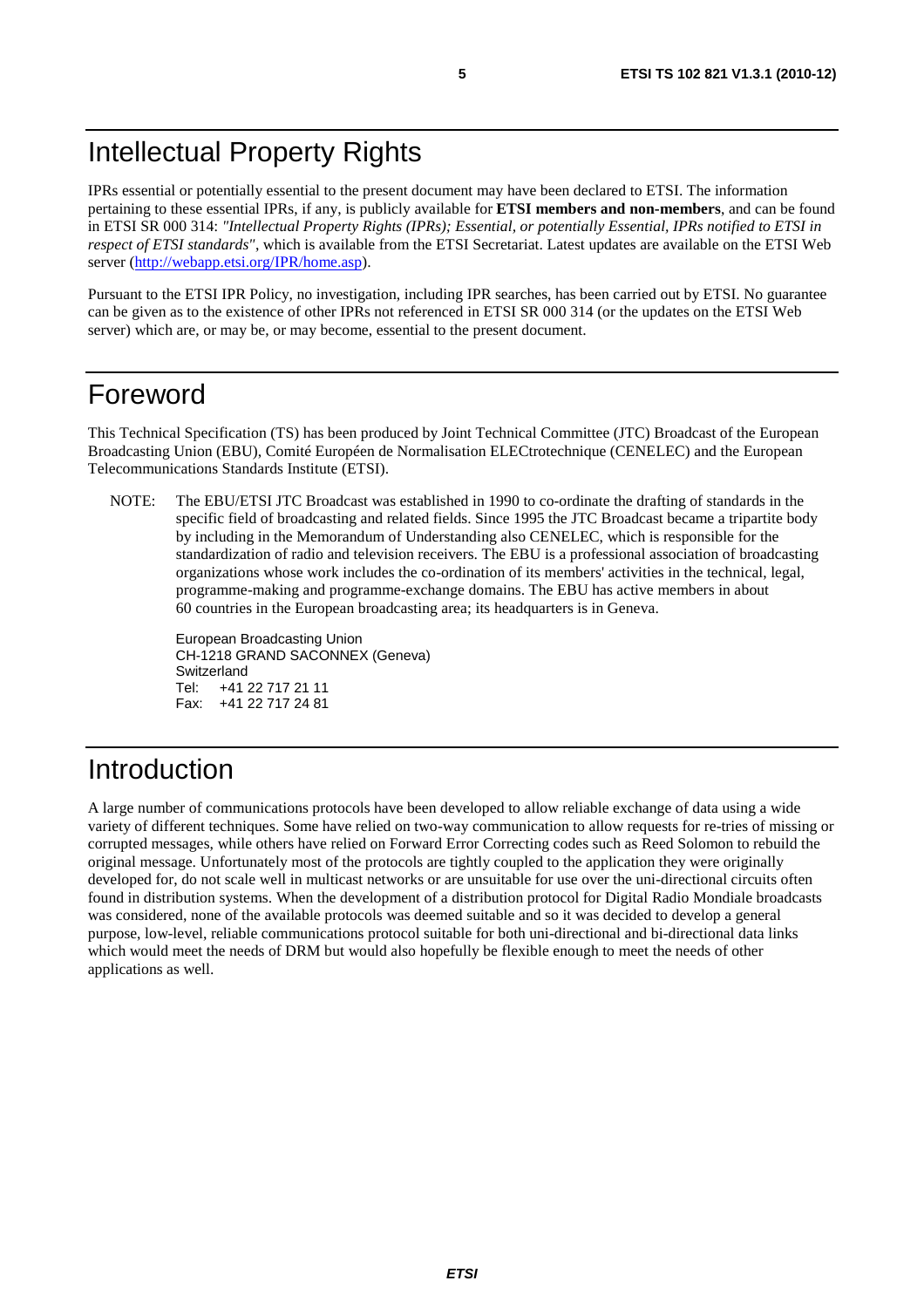## 1 Scope

The present document gives the specification for a general purpose distribution link suitable for multicasting data to many recipients using a uni-directional communications network.

## 2 References

References are either specific (identified by date of publication and/or edition number or version number) or non-specific. For specific references, only the cited version applies. For non-specific references, the latest version of the reference document (including any amendments) applies.

Referenced documents which are not found to be publicly available in the expected location might be found at [http://docbox.etsi.org/Reference.](http://docbox.etsi.org/Reference)

NOTE: While any hyperlinks included in this clause were valid at the time of publication ETSI cannot guarantee their long term validity.

### 2.1 Normative references

The following referenced documents are necessary for the application of the present document.

[1] IETF RFC 3986: "Uniform Resource Identifier (URI): Generic Syntax".

### 2.2 Informative references

The following referenced documents are not necessary for the application of the present document but they assist the user with regard to a particular subject area.

Not applicable.

# 3 Definitions, symbols, abbreviations and conventions

### 3.1 Definitions

For the purposes of the present document, the following terms and definitions apply:

**AF Packet:** collection of TAG Items with a header carrying a cohesive and self-contained block of data

**application:** any DCP-based protocol (specified outside the scope of the present document)

**Application Framing (AF):** layer of the DCP providing a logical grouping of a number of TAG Items

**byte:** collection of 8-bits

**Distribution and Communication Protocol (DCP):** transport layer communications protocol providing fragmentation, addressing and/or reliable data transmission over errored channels using a Reed Solomon code to provide Forward Error Correction

**TAG Item:** DCP elemental type combining in a single logical data the name, length and value of the data

**TAG Name:** name field within an individual TAG Item used to identify an individual piece of information

**TAG Packet:** collection of TAG Items with a header carrying a cohesive and self-contained block of data

**TAG Value:** payload of a TAG Item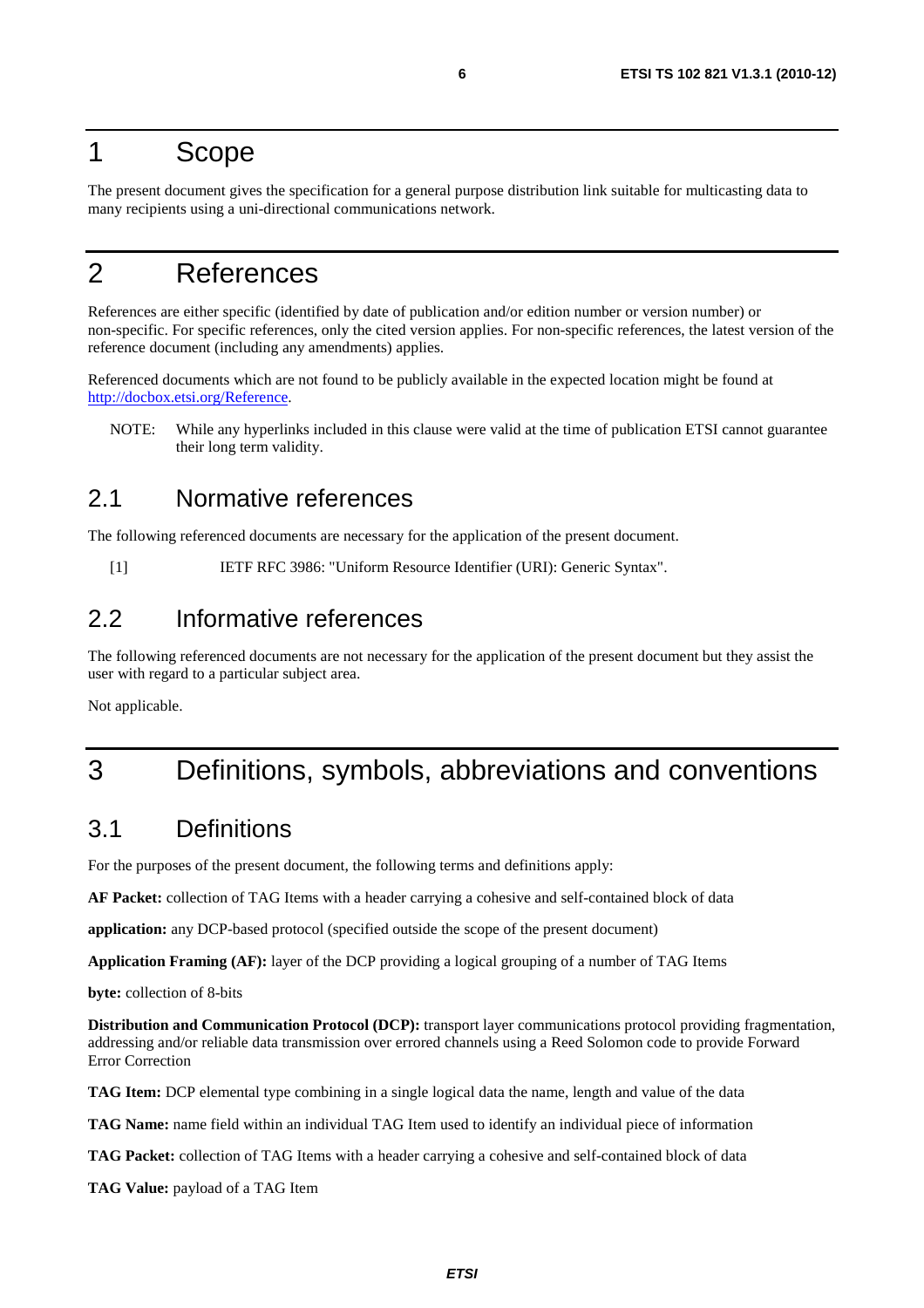### 3.2 Symbols

For the purposes of the present document, the following symbols apply:

| $N_{x}$         | The value N is expressed in radix x. The radix of x shall be decimal, thus $2A_{16}$ is the hexadecimal<br>representation of the decimal number 42. |
|-----------------|-----------------------------------------------------------------------------------------------------------------------------------------------------|
| $\vert x \vert$ | The smallest integral value numerically greater than $x$ . Sometimes known as the "ceiling" function.                                               |
| $\vert x \vert$ | The largest integral value numerically less than x. Sometimes known as the "floor" function.                                                        |
| $\chi$          | The result of dividing the value x by the value y.                                                                                                  |
|                 | $MIN{a, , z}$ The smallest value in the list.                                                                                                       |

3.3 Abbreviations

For the purposes of the present document, the following abbreviations apply:

| <b>Application Framing</b>                   |
|----------------------------------------------|
| Cyclic Redundancy Check                      |
| Distribution and Communication Protocol      |
| Digital Radio Mondiale                       |
| <b>Forward Error Correction</b>              |
| Internet Protocol                            |
| Least Significant bit                        |
| Least Significant Byte                       |
| Most Significant bit                         |
| Most Significant Byte                        |
| Maximum Transmit Unit                        |
| Protection, Fragmentation and Transportation |
| Reed Solomon                                 |
| Tag, Length, Value                           |
| <b>Transmission Control Protocol</b>         |
| User Datagram Protocol                       |
|                                              |

### 3.4 Conventions

The order of bits and bytes within each description shall use the following notation unless otherwise stated:

- in figures, the bit or byte shown in the left hand position is considered to be first;
- in tables, the bit or byte shown in the left hand position is considered to be first;
- in byte fields, the Most Significant bit (MSb) is considered to be first and denoted by the higher number. For example, the MSb of a single byte is denoted "b<sub>7</sub>" and the Least Significant bit (LSb) is denoted "b<sub>0</sub>";
- in vectors (mathematical expressions), the bit with the lowest index is considered to be first.

The order of transmission (MSb-first or LSb-first) shall be the conventional order for the physical link in use. Where both orders are common, MSb-first shall be used.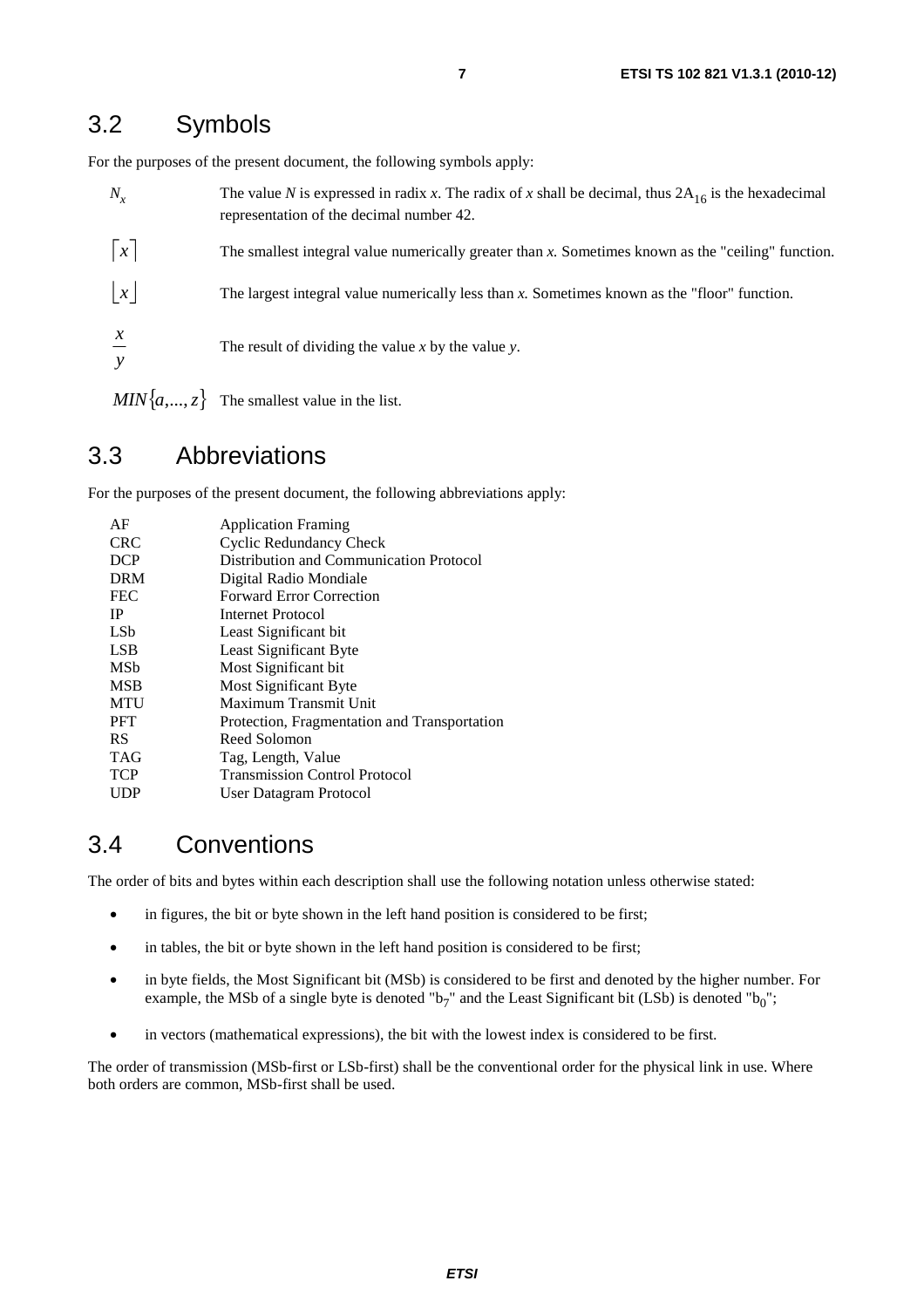# 4 General description

### 4.1 System overview

The Distribution and Communication Protocol is specifically designed to permit reliable multicast communication from a central server to a number of receivers. Errors on the communications link(s) can be detected and corrected using a Reed-Solomon Forward Error Correction code. As a result the communications links employed can be uni-directional, offering a potentially huge cost saving.

NOTE: This general-purpose DCP protocol does not define any transmission timing rules or restrictions. The definition of timing rules is highly application specific and is therefore handled individually within each application protocol definition.

## 4.2 System architecture

The application data is carried from the server to the receiver through a number of layers as shown in figure 1. The data at each layer is encapsulated in a series of packets. The TAG layer encapsulates the elementary arbitrary length data items, while the AF Layer combines the elementary data into a cohesive block of related data. The optional PFT layer allows fragmentation of the potentially large AF packets, and adds the possibility of having addressing and FEC. The AF Packets or the PFT Fragments can then be transported by any one of a number of physical links, including (but not limited to) asynchronous serial, UDP/IP and even stored as a file on a disc. Some examples of the possible link layer options are shown in figure 2.



**Figure 1: DCP protocol stack** 

Although shown used with errored data links, the PFT layer is also helpful when using reliable data links which do not provide a transport addressing function.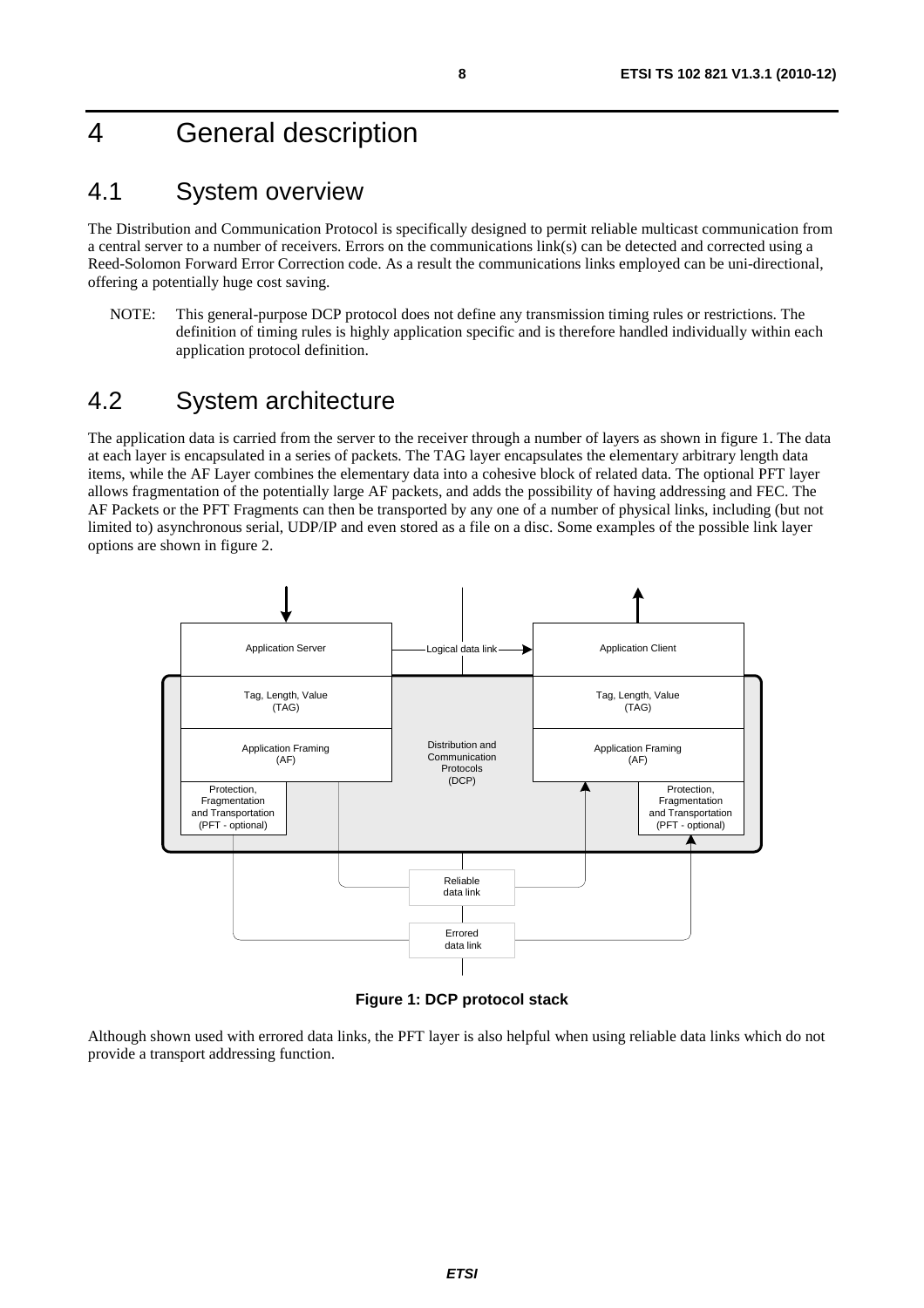

**Figure 2: Example DCP link layers** 

### 4.2.1 TAG Items and AF packets and PFT fragments

A very brief overview of the structure of the data at the various layers is shown in figure 3.



**Figure 3: TAG Items, AF packets and PFT fragments** 

## 5 TAG Layer

The TAG Layer forms the interface between the application and the DCP. Within the TAG Layer, TAG Items encapsulate individual data items. TAG Items are combined to form in a TAG Packet to form a logically cohesive block of data to the application. Thus to define a new application it is merely necessary to define a series of TAG Items and to impose any necessary limits on the features of the DCP, for example specifying that the PFT Layer shall always be used or that the physical link shall always be Ethernet, etc.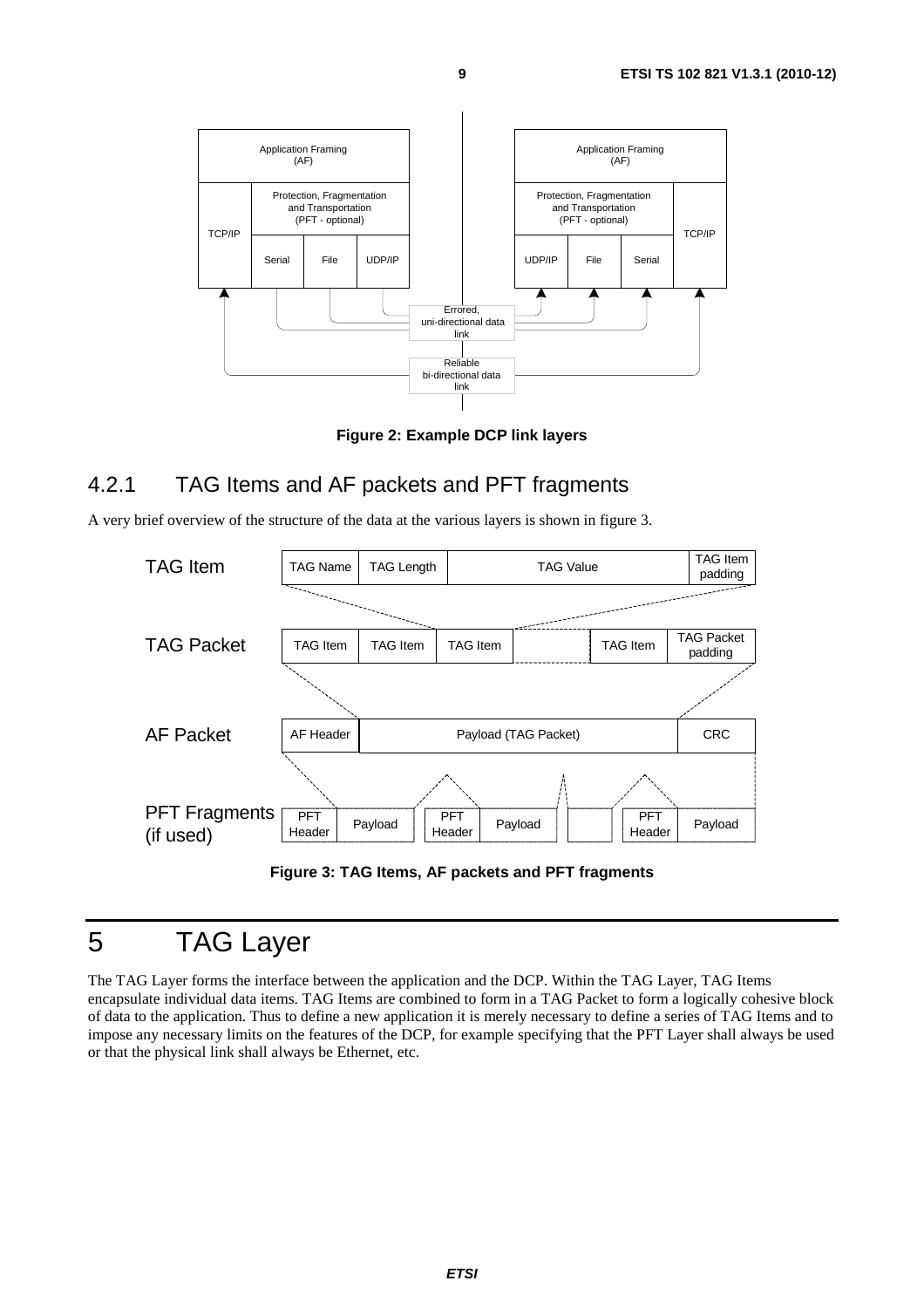## 5.1 TAG packet

A TAG Packet is the name given to a cohesive group of TAG Items that have some significance to the overall application. TAG Packets do not contain any synchronization or error correction and so will typically only exist within equipment.



#### **Figure 4: TAG packet**

A TAG Packet may include up to 7 bytes of padding after the last TAG Item - the data carried in the padding shall be undefined. Such padding shall be ignored by all receivers. Since the shortest length of a TAG Item is 8 bytes, TAG Packet Padding can be easily identified. If more than 7 bytes of padding are required, the *\*dmy* special TAG Item shall be used, see clause 5.2.2.2.

It should be noted that the TAG Packet itself has no header, and there is no way of determining the total length of the TAG Items in the packet: these functions are achieved using the AF Layer described later. As a result, the TAG Packet is not a suitable structure for passing between pieces of equipment, but is a convenient abstraction that can be used in implementations if desired.

### 5.1.1 General rules

The application may determine whether the order of TAG Items within a TAG Packet has any significance. It is very strongly recommended that the order of TAG Items shall not be significant.

The application may determine whether a single TAG Packet may contain multiple TAG Items with the same TAG Name value.

Implementations shall ignore any TAG Items included in a TAG Packet that are not recognized. This allows proprietary extensions to be made to existing protocols in a backwards compatible manner.

TAG Item Name may comprise any four bytes, and need not be restricted to ASCII characters. One general restriction is given in clause 5.2.2. Applications may define additional restrictions.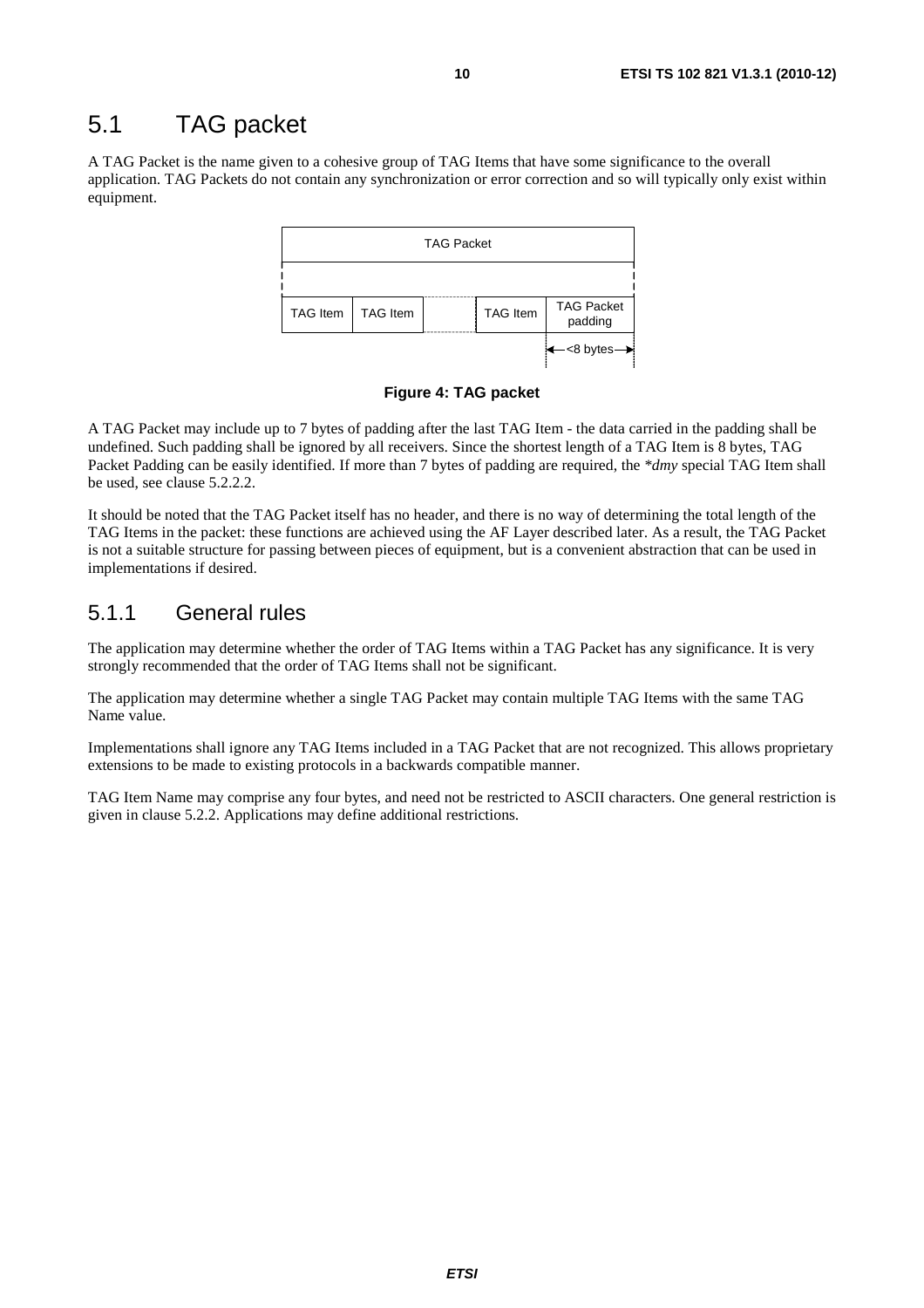## 5.2 TAG item

The structure of a single TAG Item is as shown in figure 5.





**TAG Name:** A four-byte name used to identify the data value carried in the TAG Item.

**TAG Length:** A four-byte value representing the number of bits in the TAG Value field.

**TAG Value:** Any value as required by the application.

**TAG Item padding:** Up to seven bits of undefined value as required to make the total length of the TAG Item a whole number of bytes.

### 5.2.1 Hierarchical TAG items - Coding example

If required by the application, a single TAG Item may encapsulate further TAG Items, as illustrated in figure 6. The depth of the hierarchy may be limited by the application if appropriate.



**Figure 6: Hierarchical TAG Items** 

Every lowest-layer TAG Item shall contain TAG Item padding if needed to ensure it is a whole number of 8-bit bytes long. Higher layer TAG Items will therefore never require TAG Item padding.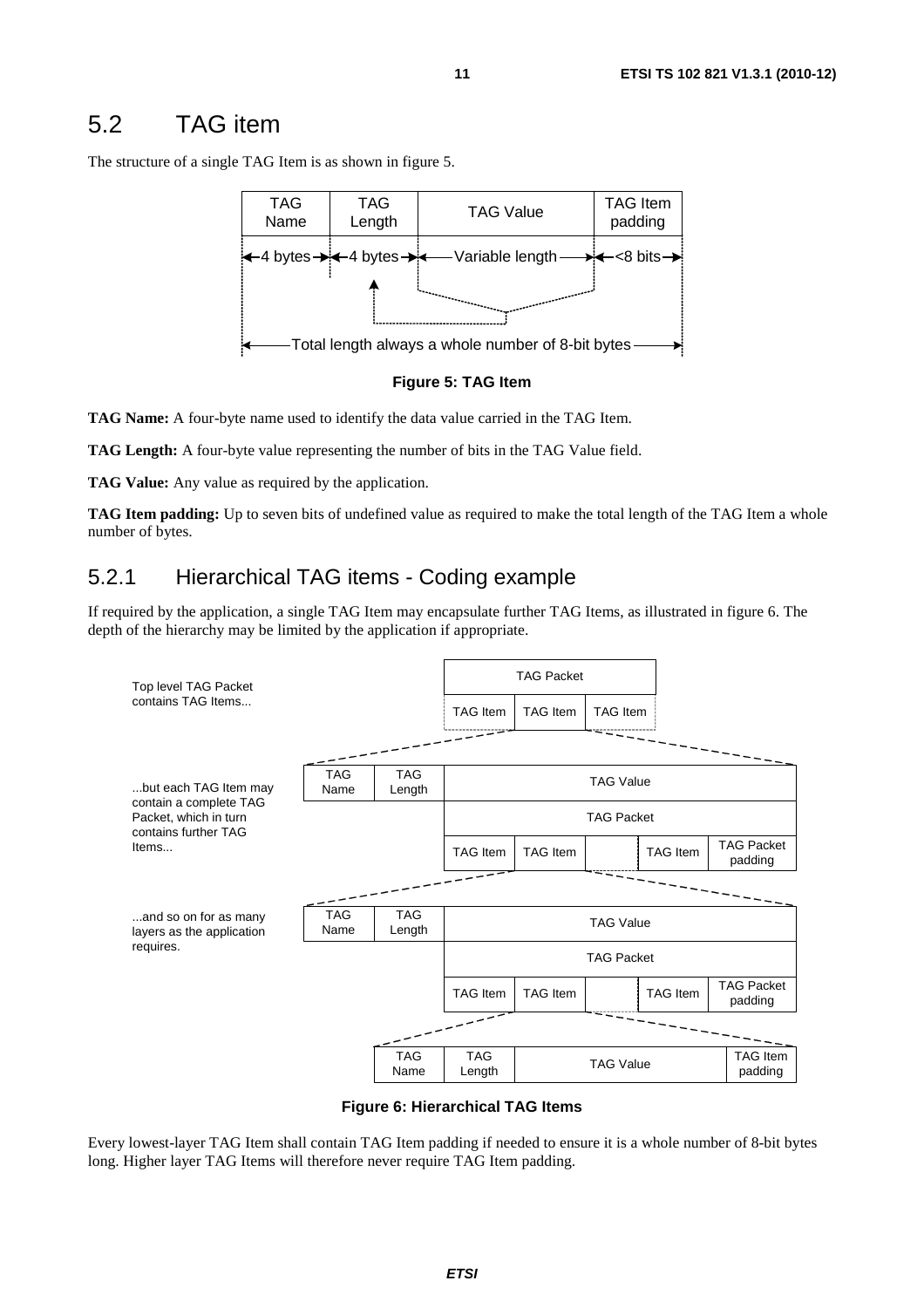#### 5.2.2 Special TAG items

Each application is largely free to define TAG Item names as appropriate, the only exception being that all names beginning with the ASCII "\*" character, 42 (decimal) or  $2A_{16}$ , are reserved as control TAG Items.

#### 5.2.2.1 Protocol type and revision, \*ptr

It is highly recommended that every application using the DCP should declare a protocol type and revision in every TAG Packet using the \*ptr TAG Item as shown in figure 8.

| <b>TAG Name</b><br><b>TAG Length</b> |         |  |  |                                                              | <b>TAG Value</b> |                          |                                                             |       |
|--------------------------------------|---------|--|--|--------------------------------------------------------------|------------------|--------------------------|-------------------------------------------------------------|-------|
| ASCII "*ptr"<br>64 bits              |         |  |  | <b>Protocol Name</b>                                         |                  | <b>Protocol Revision</b> |                                                             |       |
|                                      |         |  |  | $00_{16}$ 00 <sub>16</sub> 00 <sub>16</sub> 40 <sub>16</sub> |                  | e.g. ASCII               | Major                                                       | Minor |
|                                      | 4 bytes |  |  | 4 bytes                                                      |                  | -4 bytes-                | $\rightarrow$ +2 bytes $\rightarrow$ +2 bytes $\rightarrow$ |       |

#### **Figure 7: Protocol type and revision**

**Protocol type:** The name of the protocol. Typically this will be encoded using ASCII values in the range  $20_{00}$  to  $7F_{16}$ , but values outside this range may be used if desired.

**Major revision:** A binary counter representing the major version number of the protocol, starting from 0000<sub>16</sub>.

**Minor revision:** A binary counter representing the minor version number of the protocol, starting from  $0000_{16}$ .

This TAG Item requires no TAG Item padding.

#### 5.2.2.1.1 Revision numbering

Each application is permitted to use any revision numbering scheme as required, however it is highly recommended that the minor revisions are backwards compatible, thus an application implementing version 4.3 of protocol WXYZ should be able to decode versions 4.0, 4.1 and 4.2 in addition to 4.3, but may not necessarily support versions 3.1 or 5.0. Additionally, version 4.5 packets shall be processed as if they were version 4.3 with any new features added in version 4.4 or 4.5 being ignored.

As a general principal, the addition of new TAG Items or the definition of previously reserved bits should be reflected by a minor version number change. Non-backwards compatible re-definition (including lengthening) of existing TAG Items should be reflected by a major version number change.

#### 5.2.2.2 Dummy padding, \*dmy

To allow word alignment to be achieved when necessary, the \*dmy TAG Item allows more than 8 padding bytes (of undefined data) to be inserted into a TAG Packet: if less than 8 bytes of padding are required, the TAG Packet Padding shall be used instead.

| <b>TAG Name</b> |         |              | TAG Length                       | <b>TAG Value</b> | <b>TAG Item</b><br>padding |
|-----------------|---------|--------------|----------------------------------|------------------|----------------------------|
| d               | m       | $\mathbf{v}$ | Length of TAG<br>Value (in bits) | Undefined data   | As required                |
|                 | 4 bytes |              | 4 bytes                          | Variable length  | $<$ 8 bits $-$             |

**Figure 8: Dummy (padding) TAG Item**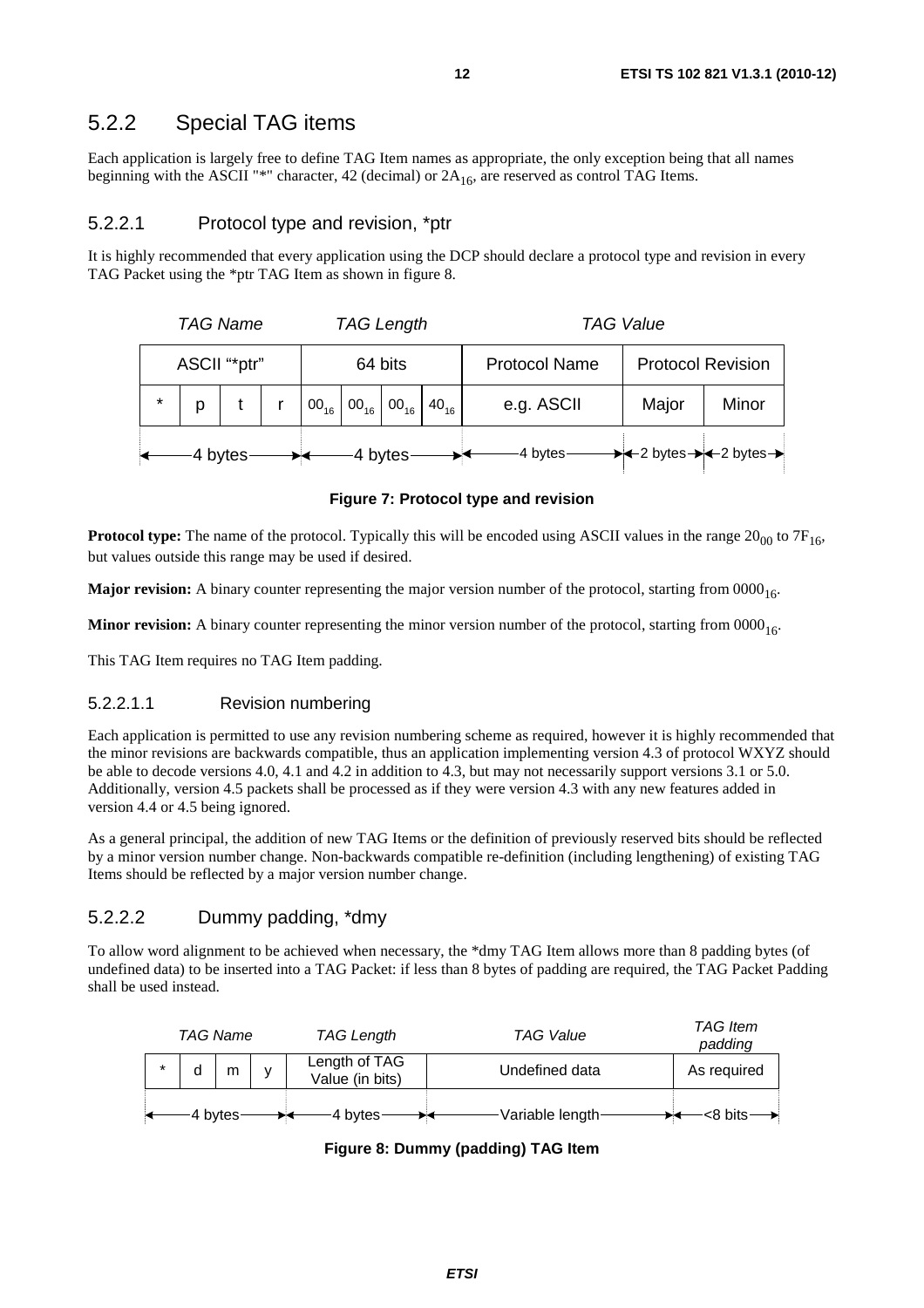# 6 Application Framing (AF) layer

The AF layer encapsulates a single TAG Packet in a simple structure that is suitable for passing between equipment connected via error-free links. Such links may be provided by existing networks, such as TCP/IP, or by the PFT Layer described in clause 7.

### 6.1 AF packet structure

The basic structure of an AF Packet is as shown in figure 9.



**Figure 9: AF Layer** 

**SYNC:** two-byte ASCII representation of "AF".

**LEN:** length of the payload, in bytes.

**SEQ:** sequence number. Each AF Packet shall increment the sequence number by one for each packet sent, regardless of content. There shall be no requirement that the first packet received shall have a specific value. The counter shall wrap from FFFF<sub>16</sub> to  $0000_{16}$ , thus the value shall count, FFFE<sub>16</sub>, FFFF<sub>16</sub>,  $0000_{16}$ ,  $0001_{16}$ , etc.

**AR:** AF protocol Revision - a field combining the *CF*, *MAJ* and *MIN* fields.

**CF:** CRC Flag, 0 if the *CRC* field is not used (CRC value shall be  $0000_{16}$ ) or 1 if the *CRC* field contains a valid CRC.

**MAJ:** major revision of the AF protocol in use, see clause 6.2.

**MIN:** minor revision of the AF protocol in use, see clause 6.2.

**Protocol Type (PT):** single byte encoding the protocol of the data carried in the payload. For TAG Packets, the value shall be the ASCII representation of "T".

**CRC:** CRC calculated as described in annex A over the AF Header and Payload field if the *CF* field is 1, otherwise  $0000_{16}$ .

### 6.2 Revision history

#### **Table 1: Revision history**

| <b>Maior</b><br><b>revision</b> | Minor<br>revision | Date       | <b>Changes</b>         |
|---------------------------------|-------------------|------------|------------------------|
| $01_{16}$                       | $00_{16}$         | 2003-01-28 | Initial public release |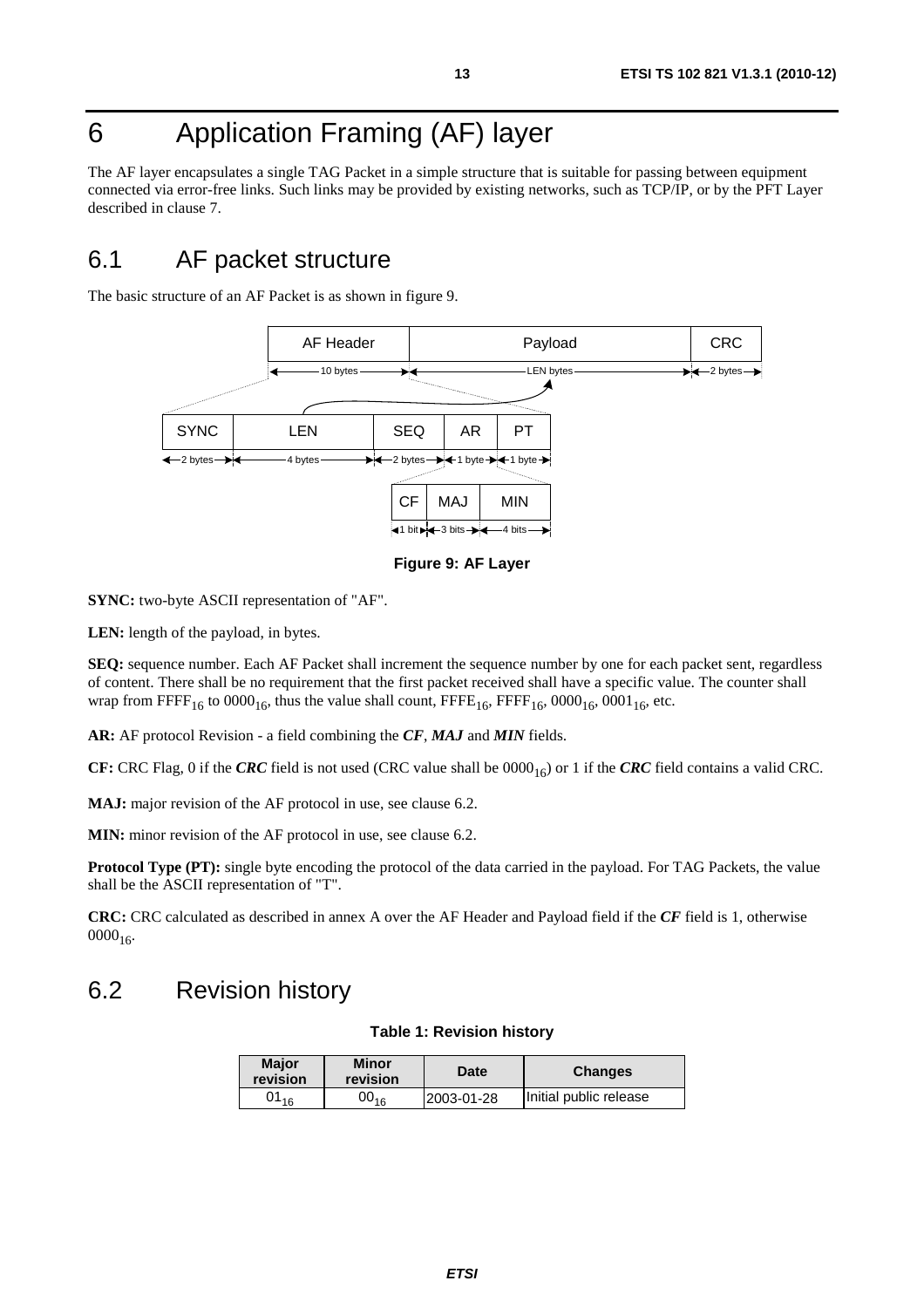# 7 PFT layer

The optional Protection, Fragmentation and Transport, or PFT Layer provides, as its name suggests, three separate functions. The first is error protection using a Reed-Solomon code that can detect and correct individual bit errors and also rebuild entire lost packets. The second is fragmentation, splitting large packets into smaller units suitable for data links that enforce lower MTU. Finally, the PFT layer allows a limited form of transport addressing so that those lower layers that do not include addressing (for example RS232 serial links) can be used with multiple transport streams. It is not compulsory that all three functions are used simultaneously, and the use of optional header fields minimizes the overhead when a specific feature is not required. The following combinations are permitted:

- Encapsulation.
- Simple fragmentation.
- Reed Solomon FEC and fragmentation.

In addition, each of the above three options can be combined with transport addressing if desired. These options are summarized in figure 10.



**Figure 10: Options available when using PFT Layer** 

## 7.1 PFT fragment structure

The structure of a PFT Fragment is as shown in figure 11.



#### **Figure 11: PFT Fragment**

**Psync:** the ASCII string "PF" is used as the synchronization word for the PFT Layer.

**Pseq:** 16-bit counter incremented by one for each AF Packet. The value shall wrap around from  $2^{16}$ -1 to 0, e.g.  $..., 2^{16}$ -2,  $2^{16}$ -1, 0, 1,  $...$  The receiver shall not expect a specific value in the first fragment received. The value of the *Pseq* field has no link to the value of the AF Packet's *SEQ* field.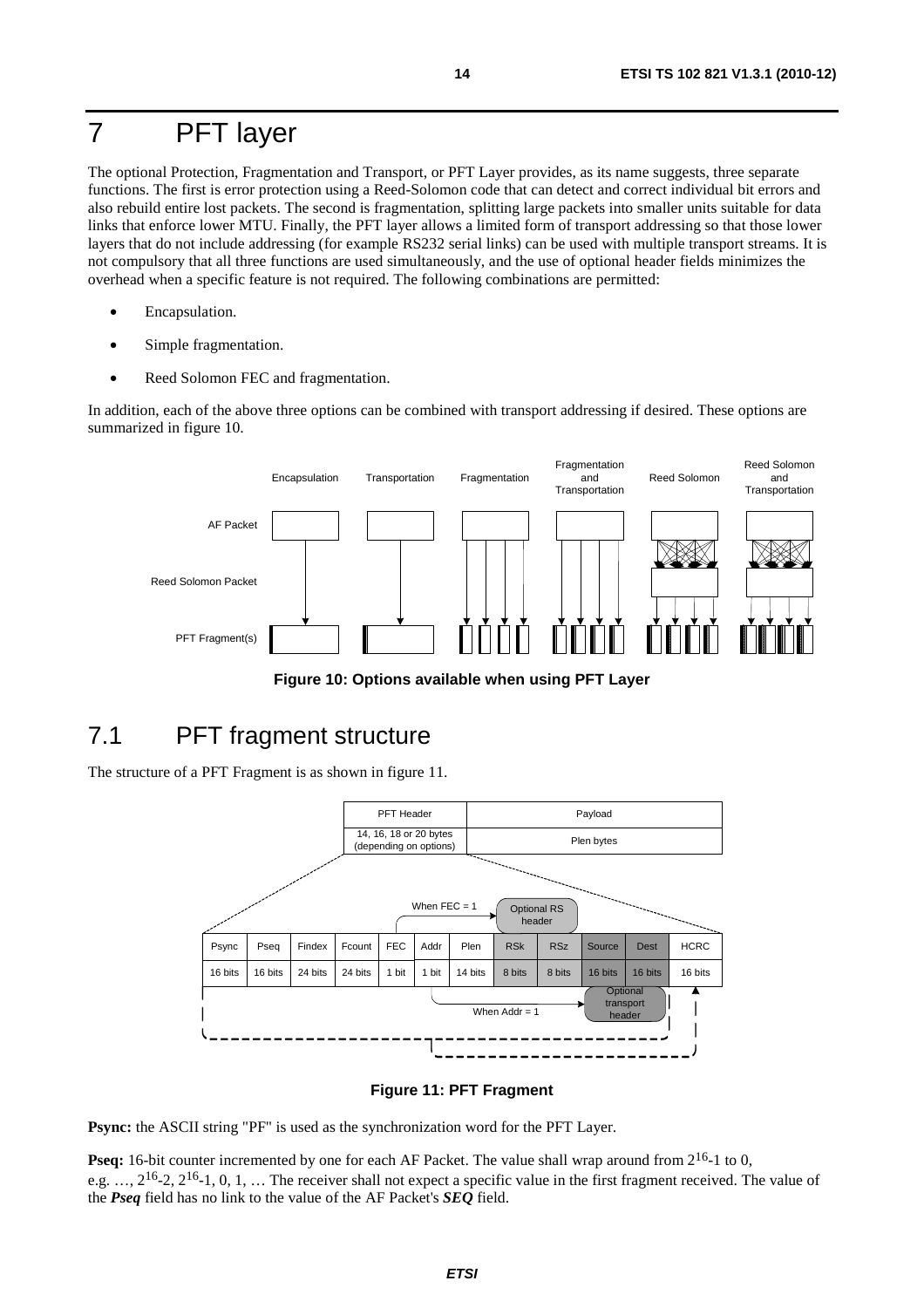**Findex:** 24-bit counter incremented by one for each fragment that forms part of a single AF Packet. The first fragment of each AF Packet shall have the value zero. The value shall not wrap, thus imposing a maximum limit on the AF Packet size that can be carried. The maximum value varies depending on the MTU of the link, but is typically several gigabytes.

Fcount: number of fragments produced from this AF Packet, in the range 1 to  $2^{24}$ -1. The value zero shall not be used.

**FEC:** when this single-bit flag is set (1), the *Optional RS Header* is present.

**Addr:** when this single-bit flag is set (1), the *Optional Transport Header* is present.

**Plen:** the length, in bytes, of the payload of this fragment.

**RSk:** the length of the Reed Solomon data word - see clause 7.2.2. Only present when the *FEC* field is 1.

**RSz:** the number of padding bytes in the last Reed Solomon block - see clause 7.2.2. Only present when the *FEC* field is 1.

**Source:** free-format 16-bit source identifier. Only present when the *Addr* field is 1.

**Dest:** free-format 16-bit destination identifier. Only present when the *Addr* field is 1.

**HCRC:** PFT Header CRC calculated over the PFT Header fields from *Psync* including any optional headers present. The CRC shall be calculated as described in annex A.

When both *FEC* and *Addr* are set (i.e. when both optional headers are present), the two headers shall appear in the order indicated in figure 11.

### 7.2 Definitions

Throughout the following text, the following definitions shall apply.

#### 7.2.1 Known values

- *l* is the total length of the original AF Packet, including the header and CRC.
- $k_{max}$  is the maximum value of *k* and has the value 207.
- *p* is the number of bytes of Reed Solomon parity per chunk and has the value 48.
- *m* is the maximum number of fragment losses per packet that the Reed Solomon is to be able to recover. When recovery after fragment loss is not required, or when Reed Solomon is not used, m shall be zero. Values of *m* greater than 5 are not recommended due to the overhead of sending many small fragments.
- *MTU* is the Maximum Transmit Unit size (in bytes) for the underlying transport layer. When the transport layer has no MTU and when the MTU is greater than  $2^{14}$ , then the value of *MTU* shall be  $2^{14}$ .
- *h* is the PFT header length in bytes. The value shall be 12, 14, 16 or 18 bytes depending on the options in use.

#### 7.2.2 Calculated values

- *c* is the number of Reed Solomon chunks (fixed as zero if Reed Solomon not in use).
- *k* is the data length of each chunk and is carried in the *RSk* field of the PFT Header (zero if Reed Solomon not used).
- *z* is the number of zero-bytes added to the last Reed Solomon chunk and is carried in the *RSz* field of the PFT Header (zero if Reed Solomon not in use).
- $s_{max}$  is an intermediate result representing the maximum payload size, in bytes, for a single fragment.
- *f* is the number of fragments and is carried in the *Fcount* field of the PFT Header.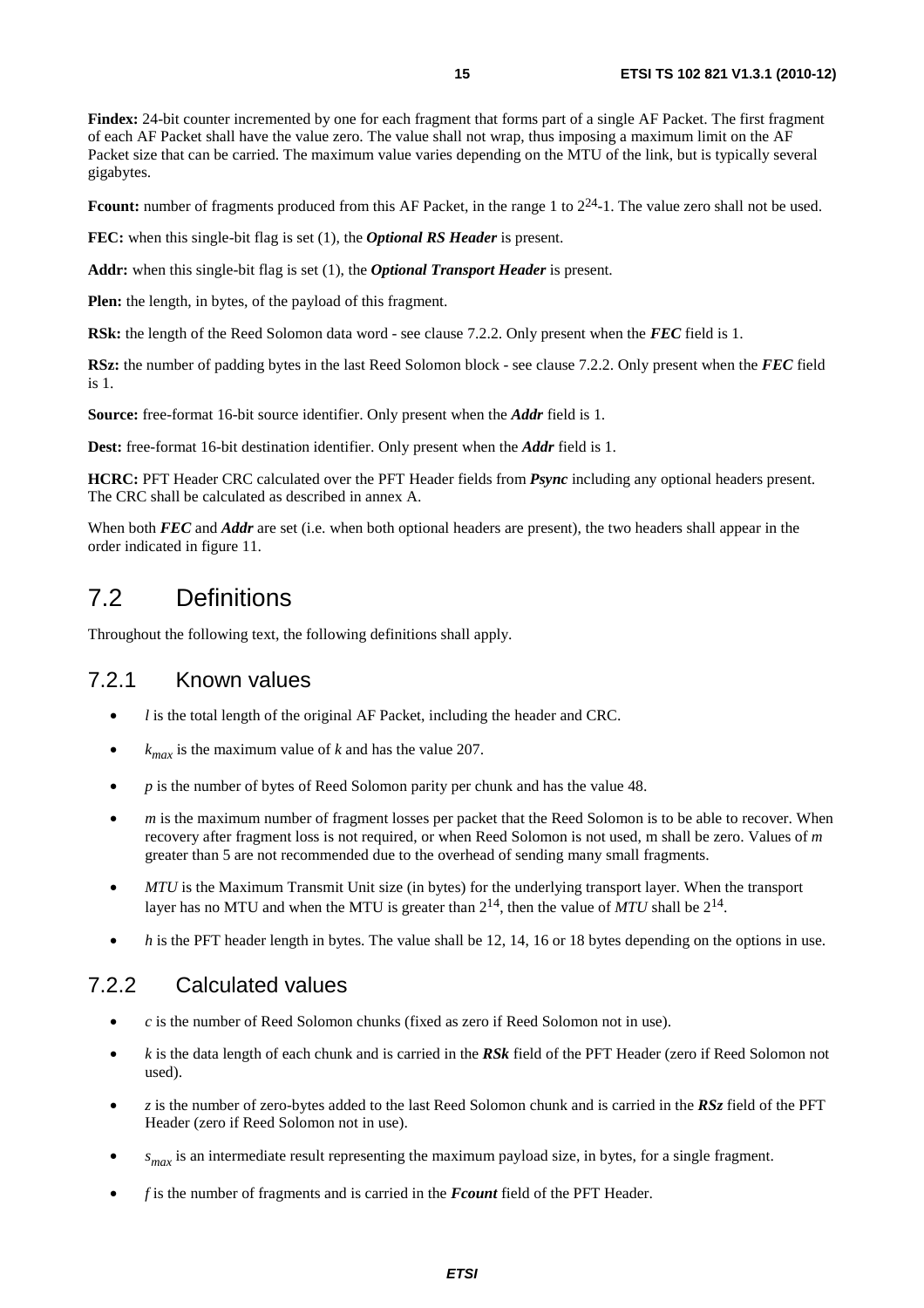- $s$  is the actual size of the fragment(s), in bytes.
- *L* is the length (in bytes) of the packet to be fragmented. When Reed Solomon is used, *L* has the value  $f \times s$ , otherwise *l*.

$$
c = \left| \frac{l}{k_{\text{max}}} \right|
$$
  
\n
$$
k = \left| \frac{l}{c} \right|
$$
  
\n
$$
z = c \times k - l
$$
  
\n
$$
s_{\text{max}} = MIN \left\{ \left| \frac{c \times p}{m} \right|, MTU - h \right\}
$$
 for  $m > 0$   
\n
$$
s_{\text{max}} = MTU - h
$$
 for  $m = 0$   
\n
$$
f = \left[ \frac{l + c \times p + z}{s_{\text{max}}} \right]
$$
  
\n
$$
s = \left[ \frac{l + c \times p + z}{f} \right]
$$

NOTE: In previous versions of the present document, the algorithm to calculate  $s_{\text{max}}$  (for the case  $m>0$ ) was defined as:

⎥

۱.

$$
S_{\max} = MIN \left\{ \left[ \frac{c \times p}{m+1} \right], MTU - h \right\}
$$

 The consequence of this formula was that even with the lowest protection strength *m*=1 (i.e. intended protection against a single fragment loss), more fragments than technically required were generated by the DCP encoder, and two instead of just one lost fragment(s) could be corrected by a DCP decoder. Also for every higher value of *m*, one more fragment loss than indicated by the value of *m* could be corrected by a DCP decoder at the cost of an unnecessarily high number of fragments being generated. To duplicate the exact behaviour of a DCP encoder implementation according to the old version of the algorithm, the value of *m* may be chosen one higher than actually intended. For example, to duplicate the former "protection against one single packet loss" (*m*=1), *m* would need to be set to 2 instead of 1 with the new version of the algorithm – however then actually protecting against two fragment losses.

### 7.3 Encoding

The following steps shall be completed in order to encode a single AF Packet. In the event that an option (e.g. Reed Solomon) is not enabled, that step is simply not performed.

#### 7.3.1 Reed Solomon

The original packet is first broken down into *c* Reed Solomon Chunks of *k* bytes each - *z* zero-bytes of padding are added to the last chunk if necessary. The Reed Solomon parity bytes are then calculated and appended to each chunk, and the resulting RS Block is interleaved to form an RS Packet. This is shown diagrammatically in figure 12.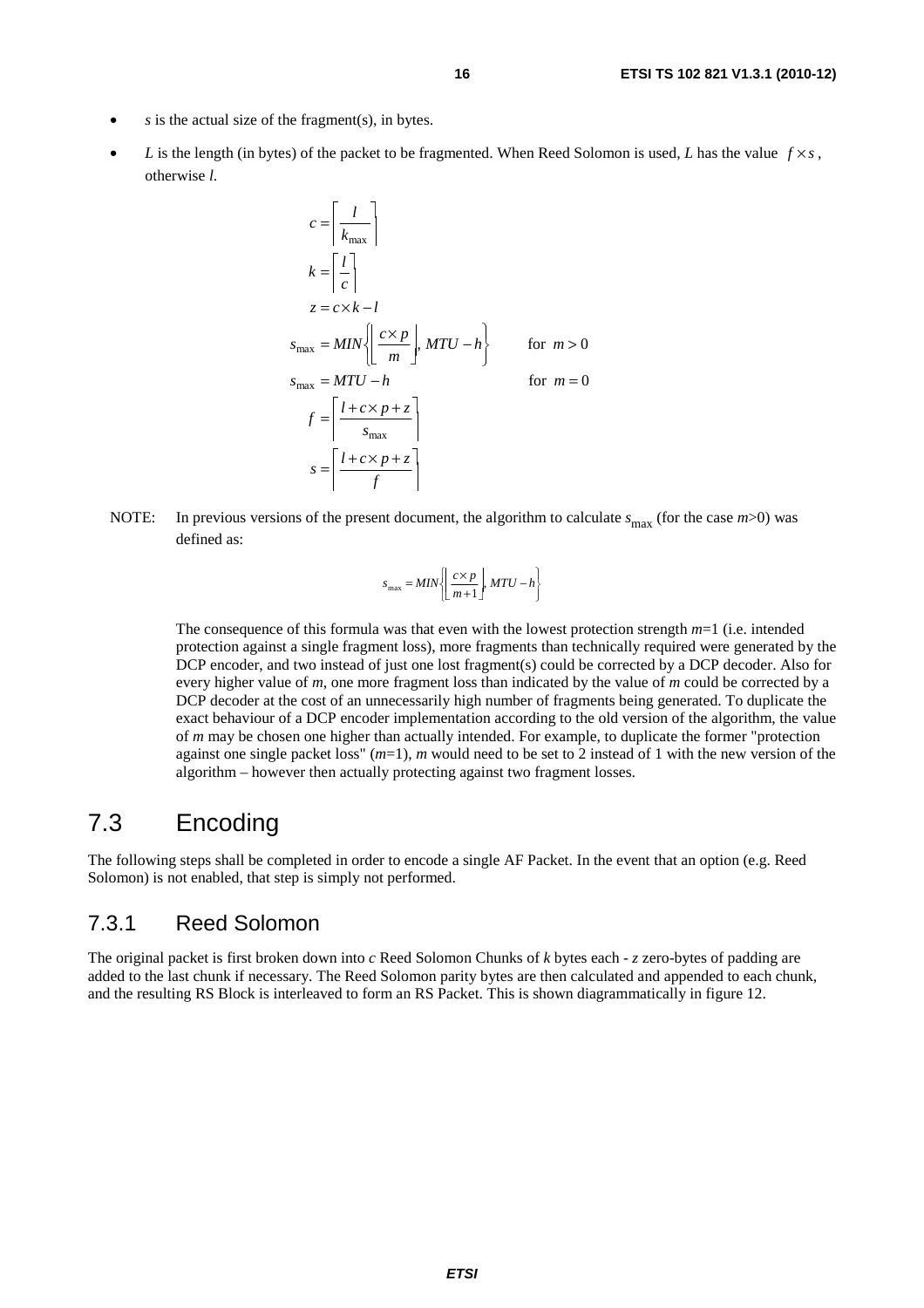

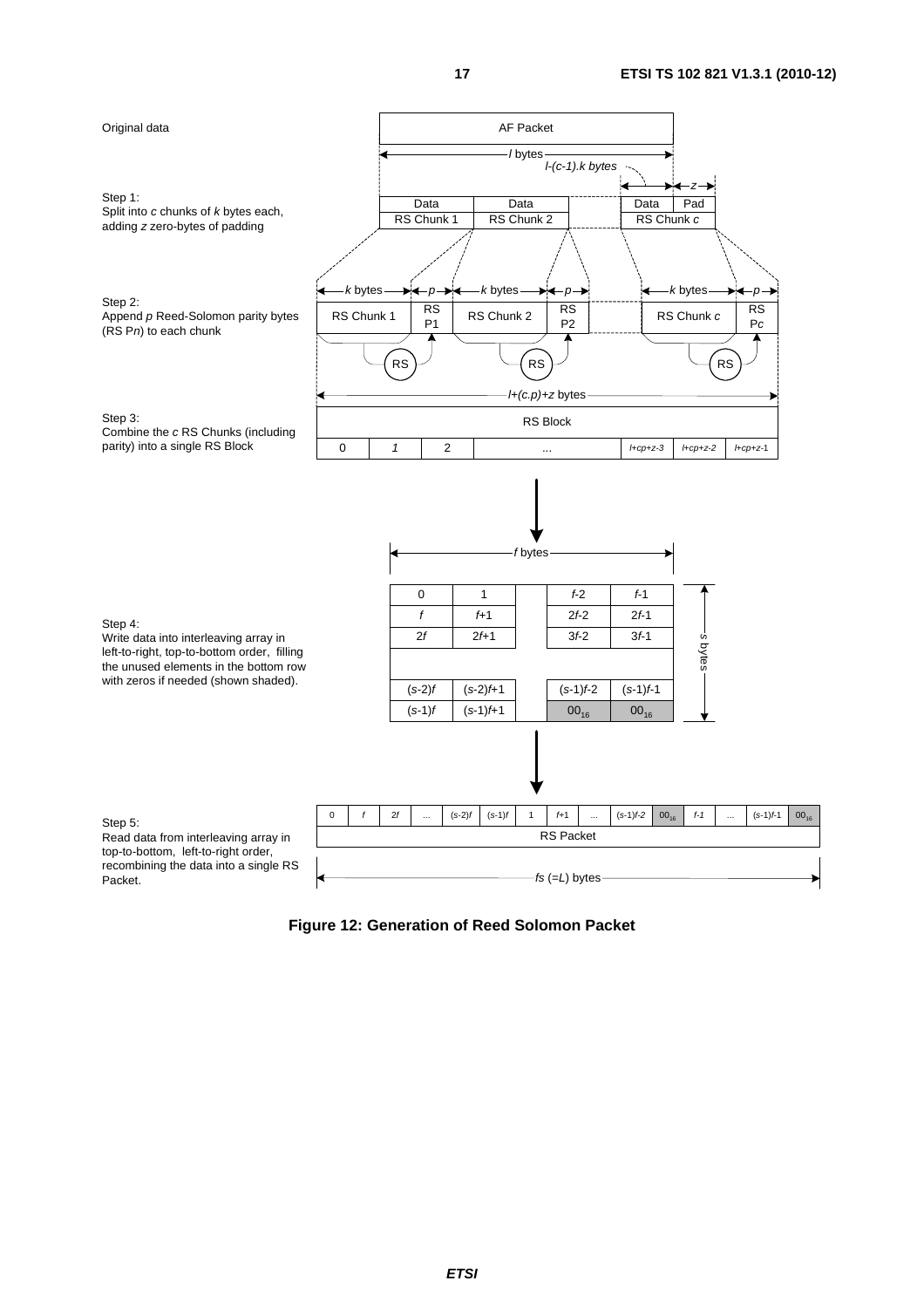The full Reed Solomon code used shall be RS(255,207) calculated over the Galois Field GF(28) using the generator polynomial  $P(x)=x^8 + x^4 + x^3 + x^2 + 1$ .

When the calculated value for *k* is less than 207, bytes *k* to 206 (inclusive) encoded by the RS(255,207) code shall all be zero and shall not be included in the resulting RS Block, thus producing an RS(*k*+*p*,*k*) code.

The code polynomial shall be  $G(x) = \prod_{i=1} (x -$ 48 1  $(x) = \prod_{i=1}^{n} (x - \alpha^{i})$ *i*  $G(x) = \prod (x - \alpha^i)$ .

The *k* data bytes and *p* Reed-Solomon check-bytes are mapped to the coefficients of the corresponding polynomials in order of decreasing power of x. If the order of the data bytes in the RS block is  $d_0$  to  $d_{k-1}$  followed by the check-bytes *rs*<sub>0</sub> to *rs*<sub>*n*-1</sub>, then *d*<sub>0</sub> to *d*<sub>*k*-1</sub> are the coefficients of  $x^{254}$  to  $x^{255-k}$  respectively and *rs*<sub>0</sub> to *rs*<sub>*n*-1</sub> are the coefficients of  $x^{p-1}$  to  $x^0$  in the codeword polynomial, i.e. the polynomial that has *G*(*x*) as a factor.

#### 7.3.2 Fragmentation

Fragmentation may be applied directly to an AF Packet or to a pre-processed RS Packet.

The fragmentation splits the data from the original AF or RS Packet into a number of separate fragments. When carrying an interleaved Reed Solomon Packet, up to *m* of these fragments can be lost from each packet without losing data. The fragmenting process is shown diagrammatically in figure B.3.

Every PFT Fragment produced from a single AF or RS Packet shall have the same values in all of the PFT Header fields except for the *Findex, Plen* and *HCRC* fields.

The *Findex* field shall contain a count that shall start with zero and increment by one for each fragment.

The *Plen* field of all fragments shall be the *s* for the initial *f-1* fragments and *s - (L%f)* (modulus operator) for the final fragment. Note that when Reed Solomon has been used, all fragments will be of length *s*.

The *HCRC* field shall be calculated correctly for each PFT Fragment.



**Figure 13: Fragmentation** 

#### 7.3.3 Transport addressing

The PFT Layer addressing fields *Source* and *Dest* are intended to be used to identify the sender (*Source*) and recipient (*Dest*) of a packet. The value  $\text{FFF}_{16}$  shall be used to indicate "broadcast", all other values indicate a specific address. If a device is configured with specific source and/or destination addresses, it shall ignore all PFT Fragments received with an incorrect non-broadcast address.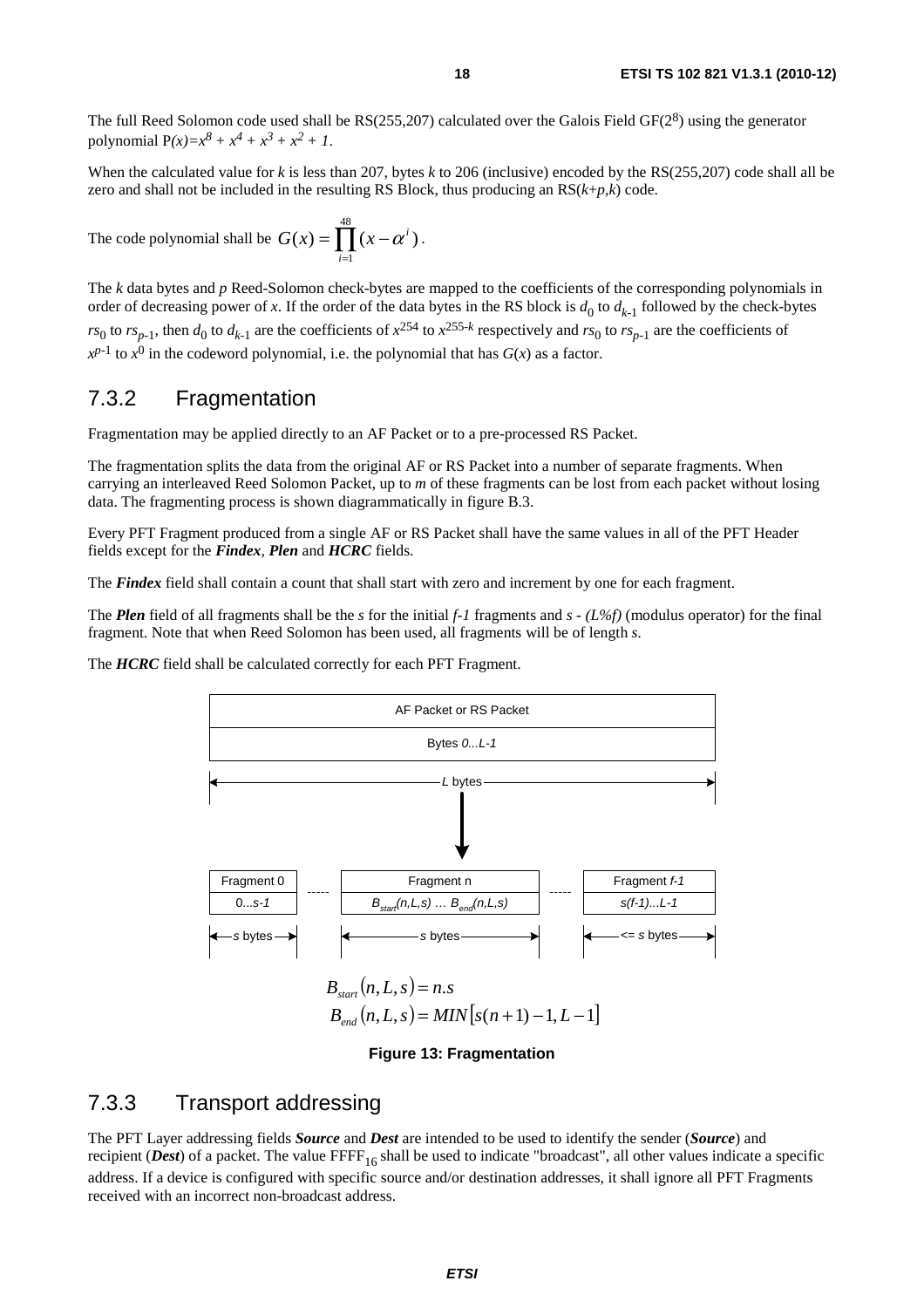### 7.4 Decoding process

Decoding the PFT Fragments is a four stage process. The four stages are, in order:

- synchronize;
- discard incorrectly addressed fragments (if transport addressing enabled);
- de-fragment (if either Reed Solomon or Simple Fragmentation has been used);
- Reed Solomon error detect and correct (if Reed Solomon enabled).

#### 7.4.1 Synchronization

For streaming links (e.g. asynchronous serial or TCP/IP) the following process shall be used for synchronization of the incoming stream. Synchronization may also be applicable when reading a file.

- i) Detect the bit-pattern  $0101000001000110_2$  (5046<sub>16</sub>) corresponding to the ASCII sync-word "PF" to find the start of a candidate PFT Header.
- ii) Calculate the CRC over the candidate header this may be performed efficiently by a continuous byte-wide CRC implementation utilizing the fact that the CRC of the PFT Header including the *CRC* field itself will result in the constant value  $1DOF<sub>16</sub>$ .
- iii) Check that the header length matches the options selected: if too short, continue from step (ii), if too long, return to step (i), if correct, synchronization has been achieved and the *Plen* field can be used to determine the length of the fragment.

For packet-based links (e.g. UDP/IP), the concept of synchronization is unnecessary as the transport protocol will present complete fragments to the PFT layer. It is only necessary to check that the CRC and length are correct before passing the packet on for further processing. In the event that the CRC or length are incorrect, the packet may be assumed to be corrupted and discarded.

### 7.4.2 Transport addressing

Each PFT Fragment may contain a source and destination address. If present, the address fields shall be examined and if they do not match the configuration of the unit, the entire fragment shall be discarded.

PFT Fragments which do not contain the optional Transport header shall never be discarded.

#### 7.4.3 Defragmentation

Defragmentation is the reverse process to fragmentation. Memory management is kept simple since it is known that all fragments (except the last one) are the same size. The last fragment will be the same size or smaller than the preceding fragments.

If Reed Solomon is not in use, every fragment must be received correctly and completely in order to re-construct the original AF Packet.

When Reed Solomon is in use, the Forward Error Correction code can be used to attempt recovery of the original AF Packet before all of the fragments have been received, see clause 7.4.4.

- NOTE 1: Not all PFT Fragments need to arrive in order. This behaviour can result from special conditions on the transport layer (e.g. re-ordering of packets sent over public Internet), or can be initiated willingly by the transmitting side by interleaving PFT Fragments belonging to different AF Packets. Interleaving may be applied to help recovery from longer link dropouts.
- NOTE 2: PFT Fragments that are identical to previously received PFT Fragments in a currently reassembled AF Packet (i.e. duplicate PFT Fragments) should be silently discarded.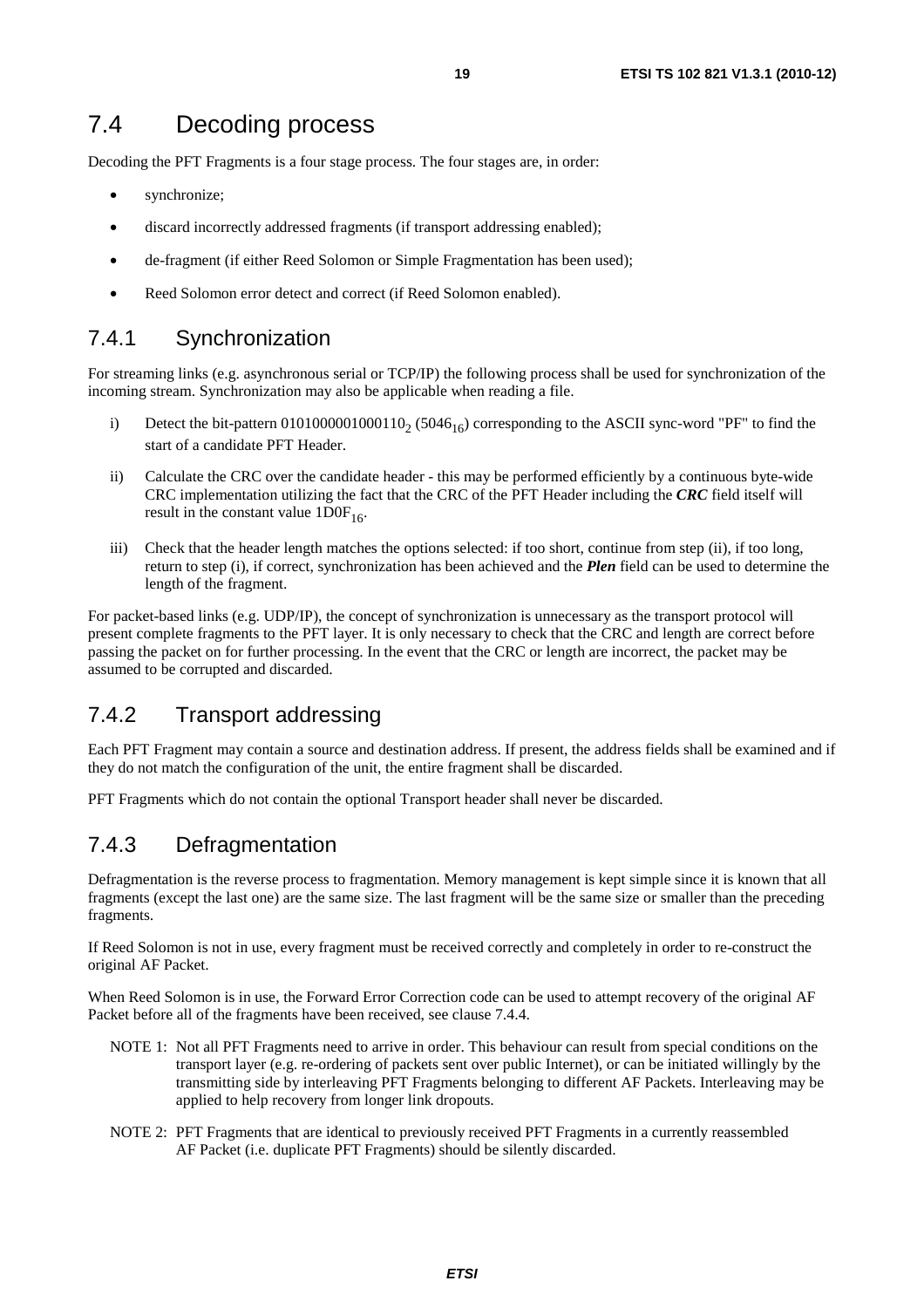#### 7.4.4 Reed-Solomon decoding

Reed Solomon decoding is the reverse process to encoding.

The length of the RS Packet can be calculated as follows, where:

- *f* is the number of fragments produced from this packet, carried in the *Fcount* header field.
- *s* is the size in bytes of the PFT fragments as carried in the *Plen* header field of all fragments except for the last fragment (where *Findex* equals *[Fcount - 1]*).
- *k* is the data size in bytes of the Reed Solomon code as carried in the *RSk* header field.
- *z* is the number of Reed Solomon padding bytes as carried in the *RSz* header field.
- *p* is the number of Reed Solomon parity bytes and shall have the value 48.
- $c_{max}$  is the maximum number of Reed Solomon chunks that may have been sent.
- $Rx_{min}$  is the minimum number of fragments which must be received before Reed Solomon decoding can be attempted. Additional fragments may be required if errors have occurred or if one of the fragments received is the last fragment.

$$
c_{\max} = \left[ \frac{f \times s}{k + p} \right]
$$

$$
Rx_{\min} = f - \left[ \frac{c_{\max} \times p}{s} \right]
$$

Once  $Rx_{min}$  PFT Fragments have been received, the remaining bytes can be filled with zeros and Reed Solomon decoding attempted, with success being indicated by a valid AF Packet being produced with a correct CRC. In the case that bit-errors have occurred, more PFT Fragments will be needed before the original AF Packet can be correctly decoded.

Note that the padding bytes added during the Reed Solomon interleaving process may result in more data being recovered than was originally sent for very large packets. This additional data will be all zeros, and can be differentiated from the *z* zero bytes added during Reed Solomon encoding using the value of the *RSz* header field. The size of the final AF Packet can be determined from the AF *LEN* field.

NOTE: In previous versions of the present document, the algorithm to calculate the minimum number of required fragments to start the FEC correction process was specified as:

$$
Rx_{\min} = \left\lceil \frac{c_{\max} \times k}{s} \right\rceil
$$

 In some cases this resulted in too few fragments, leading the DCP decoder to attempt an FEC correction too early (and thus wasting CPU power). An example configuration for this behaviour is  $l=379$ ,  $m=5 \rightarrow$  $k=190$ ,  $z=1$ ,  $s=19$ ,  $f=26$ :  $Rx_{\text{min,new algorithm}} = 21$  (correct);  $Rx_{\text{min,old algorithm}} = 20$  (incorrect)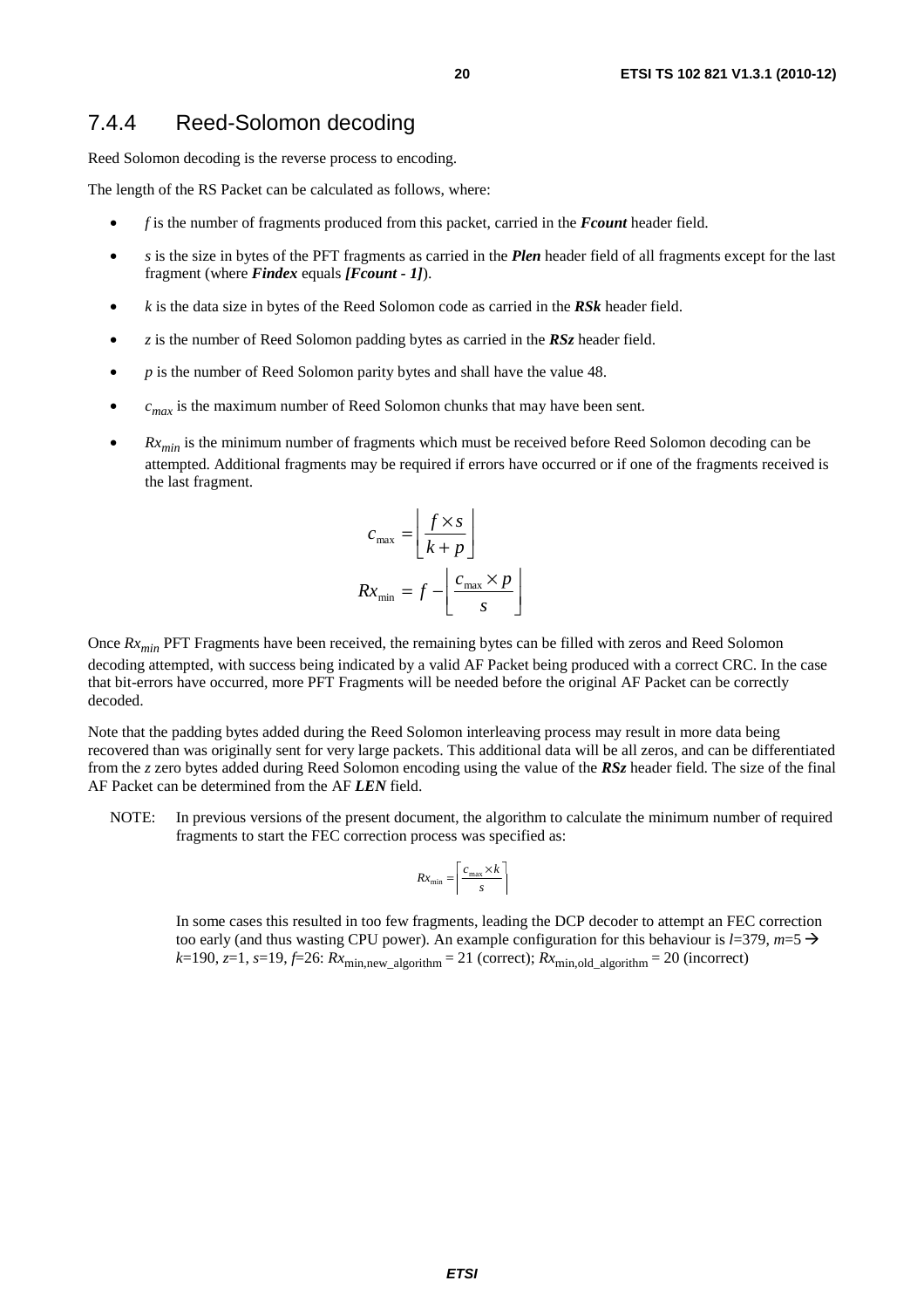## Annex A (normative): Calculation of the CRC word

The implementation of Cyclic Redundancy Check codes (CRC-codes) allows the detection of transmission errors at the receiver side. These CRC words shall be defined by the result of the procedure described in this annex.

A CRC code is defined by a polynomial of degree *n*:

$$
G(x) = xn + gn-1xn-1 + ... + g2x2 + g1x + 1
$$

with  $n \geq 1$ 

and  $g_i \in \{0,1\}$ ,  $i = 1,...,n-1$ 

The CRC calculation may be performed by means of a shift register containing *n* register stages, equivalent to the degree of the polynomial (see figure B.3). The stages are denoted by  $b_0$  to  $b_{n-1}$ , where  $b_0$  corresponds to 1,  $b_1$  to *x*,  $b_2$  to  $x^2$ ,  $b_{n-1}$  to  $x^{n-1}$ . The shift register is tapped by inserting XORs at the input of those stages, where the corresponding coefficients  $g_i$  of the polynomial are "1".



**Figure A.1: CRC Generator** 

At the beginning of the CRC calculation, all register stage contents are initialized to all ones.

After applying the first bit of the data block (MSb first) to the input, the shift clock causes the register to shift its content by one stage towards the MSb stage  $(b_{n-1})$ , while loading the tapped stages with the result of the appropriate XOR operations. The procedure is then repeated for each data bit. Following the shift after applying the last bit (LSb) of the data block to the input, the shift register contains the CRC word, which is then read out. The data and CRC words are transmitted MSb first.

The CRC shall be inverted (1's complemented) prior to transmission.

The generator polynomial  $G(x) = x^{16} + x^{12} + x^5 + 1$  shall be used.

If the CRC is appended to the original data, a second CRC calculated over the entire length will result in the constant value  $1DOF<sub>16</sub>$ .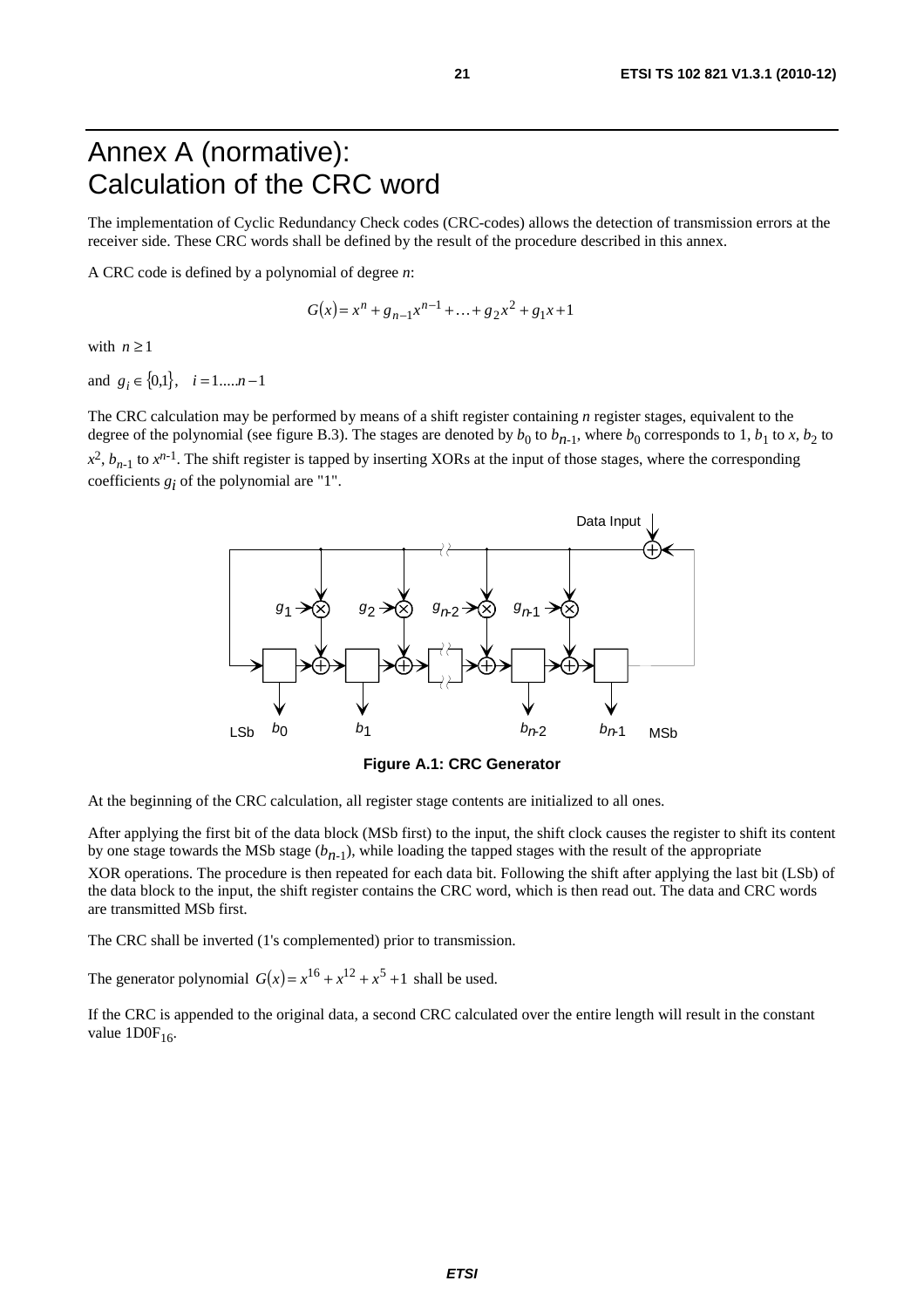## Annex B (normative): Physical mapping

The actual transmission of PFT (or AF) Packets shall be possible over as many kinds of existing transmission infrastructure as possible. Three possible physical mappings are defined in this annex, however this list is neither exhaustive nor prescriptive. New mappings may be defined in the future.

## B.1 Packet links

Packet switching networks are becoming very common, and in many cases either PFT Fragments or AF Packets may be mapped one-for-one onto link packets. The MTU for the link layer needs to be observed and PFT Fragmentation or PFT Reed Solomon Fragmentation should used to ensure that a single source packet will not be fragmented by the link layer.

## B.1.1 UDP/IP

UDP/IP is one of the most popular packet-switching networks at present. Both PFT Fragments and AF Packets may be mapped one-for-one onto UDP/IP packets provided due care is taken to observe the MTU of the UDP/IP layer. PFT Fragmentation or PFT Reed Solomon Fragmentation should be used to ensure that a single source packet would not be fragmented. Any defined IP transport interface for UDP/IP may be used, including (but not limited to) 10Base-T Ethernet or PPP connections.

UDP/IP provides source and destination port numbers, hence the use of the optional PFT Transport Header is not likely to be necessary, however its use is not prohibited.

UDP/IP does not guarantee delivery of packets, hence the use of the PFT Reed Solomon Header is strongly recommended, but is not mandated.

# B.2 Streaming links

A streaming connection in this context describes any type of non-packetized connections. Examples of such connections include asynchronous serial links, synchronous serial links and TCP/IP links. The distinguishing feature of such links is that the higher level layers (e.g. AF or PFT layer) is required to establish packet-synchronization before attempting to decode the stream.

The use of the PFT layer is strongly recommended as this has been designed to offer improved synchronization reliability compared to the raw AF layer, however the raw AF layer may be used directly if required.

For physical links which do not guarantee error-free reception, it is recommended that the optional Reed Solomon FEC mechanism provided by the PFT Layer is used. Links such as TCP/IP are guaranteed to provide in-order error-free links and so do not need the Reed Solomon protection, however RS-232 links may be subject to errors and hence benefit greatly from the addition of Reed Solomon FEC.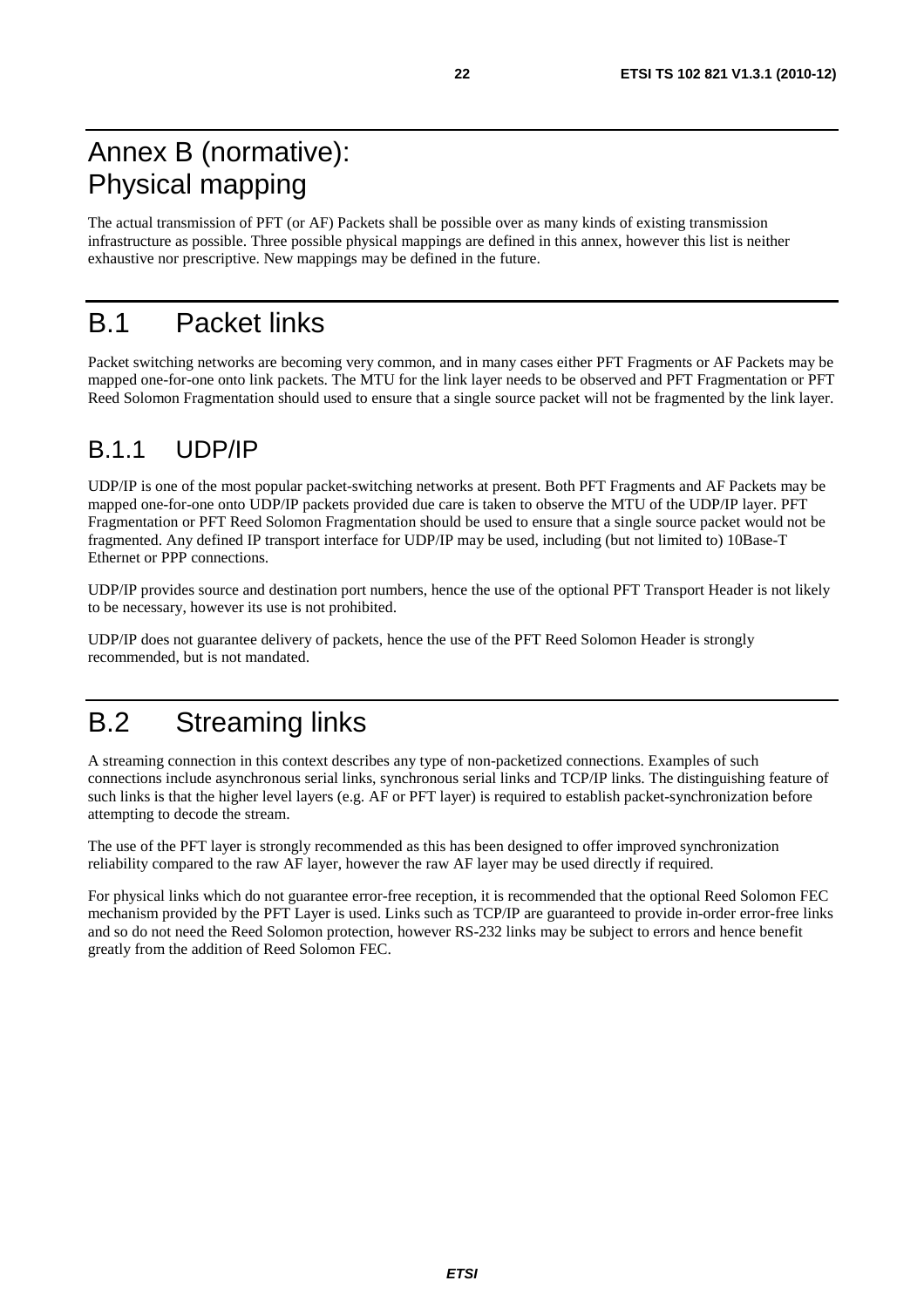## B.3 File

PFT Fragments or AF Packets may be stored in a file for offline distribution, archiving or any other purpose. A standard mapping has been defined using the Hierarchical TAG Item option available, however other mappings may be defined (or this one extended) in the future. The top level TAG Item has the TAG Name *fio\_* and is used to encapsulate a TAG packet, one part of which is the AF Packet or PFT Fragment in an *afpf* TAG Item. Additional TAG Items have been defined to monitor the reception or control the replay of the packets.

## B.3.1 File IO (fio\_)

The fio TAG Item is the highest layer TAG Item in the file TAG Item hierarchy.

| <b>TAG Name</b> |         | <b>TAG Length</b> | <b>TAG Value</b>  |  |  |
|-----------------|---------|-------------------|-------------------|--|--|
| ASCII "fio_"    |         | 8 <i>n</i> bits   | <b>TAG Packet</b> |  |  |
|                 |         |                   |                   |  |  |
|                 | 4 bytes | 4 bytes           | n bytes           |  |  |

**Figure B.1: File Input/Output** 

This TAG Item acts as a container for an *afpf* TAG Item. A *time* TAG Item may optionally be present.

### B.3.1.1 AF Packet/PFT Fragment (afpf)

The *afpf* TAG Item contains an entire AF Packet or PFT Fragment as the TAG Value.



**Figure B.2: AF Packet or PFT Fragment**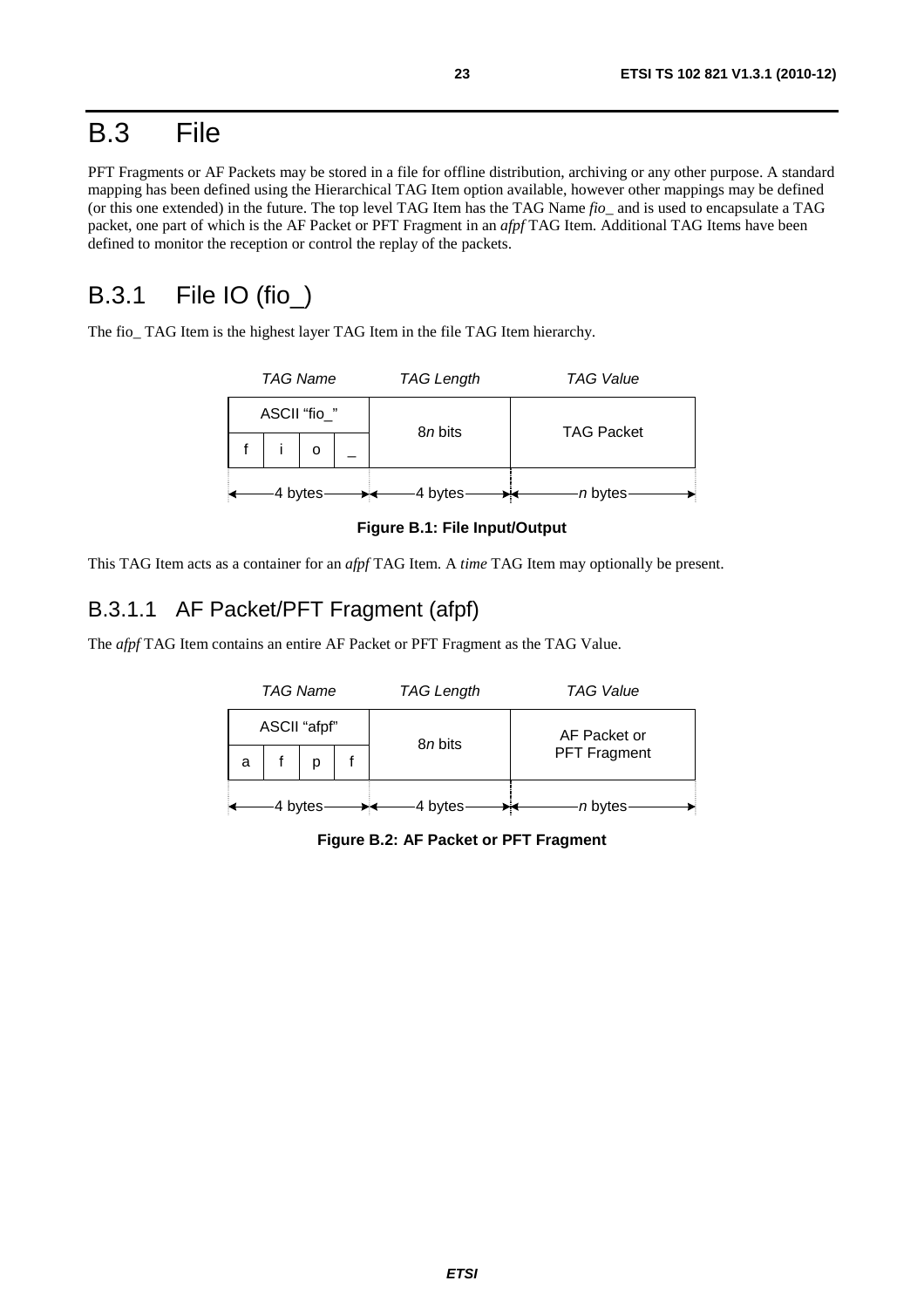### B.3.1.2 Timestamp (time)

The *time* TAG Item may occur in the payload of any *fio\_* TAG Item. It may record the time of reception of the payload, or it may indicate the intended time of replay. The time value given in the TI\_SEC and TI\_NSEC fields may be relative to the start of the file, or any other reference desired.

|                    | <b>TAG Name</b>         |   |   | <b>TAG Length</b> |                            |           | <b>TAG Value</b> |          |         |  |
|--------------------|-------------------------|---|---|-------------------|----------------------------|-----------|------------------|----------|---------|--|
|                    | ASCII "time"<br>64 bits |   |   | File timestamp    |                            |           |                  |          |         |  |
|                    |                         | m | e |                   | $00_{16}$ 00 <sub>16</sub> | $00_{16}$ | $40_{16}$        | TI_SEC   | TI NSEC |  |
|                    |                         |   |   |                   |                            |           |                  | -32 bits | 32 bits |  |
| 4 bytes<br>4 bytes |                         |   |   |                   | 8 bytes                    |           |                  |          |         |  |

#### **Figure B.3: File timestamp**

**TI\_SEC:** the number of whole SI seconds, in the range 0 to (2<sup>32</sup>-1).

**TI\_NSEC:** the number of whole SI nanoseconds, in the range 0 to 999 999 999. Values outside of this range are not defined and shall not be used.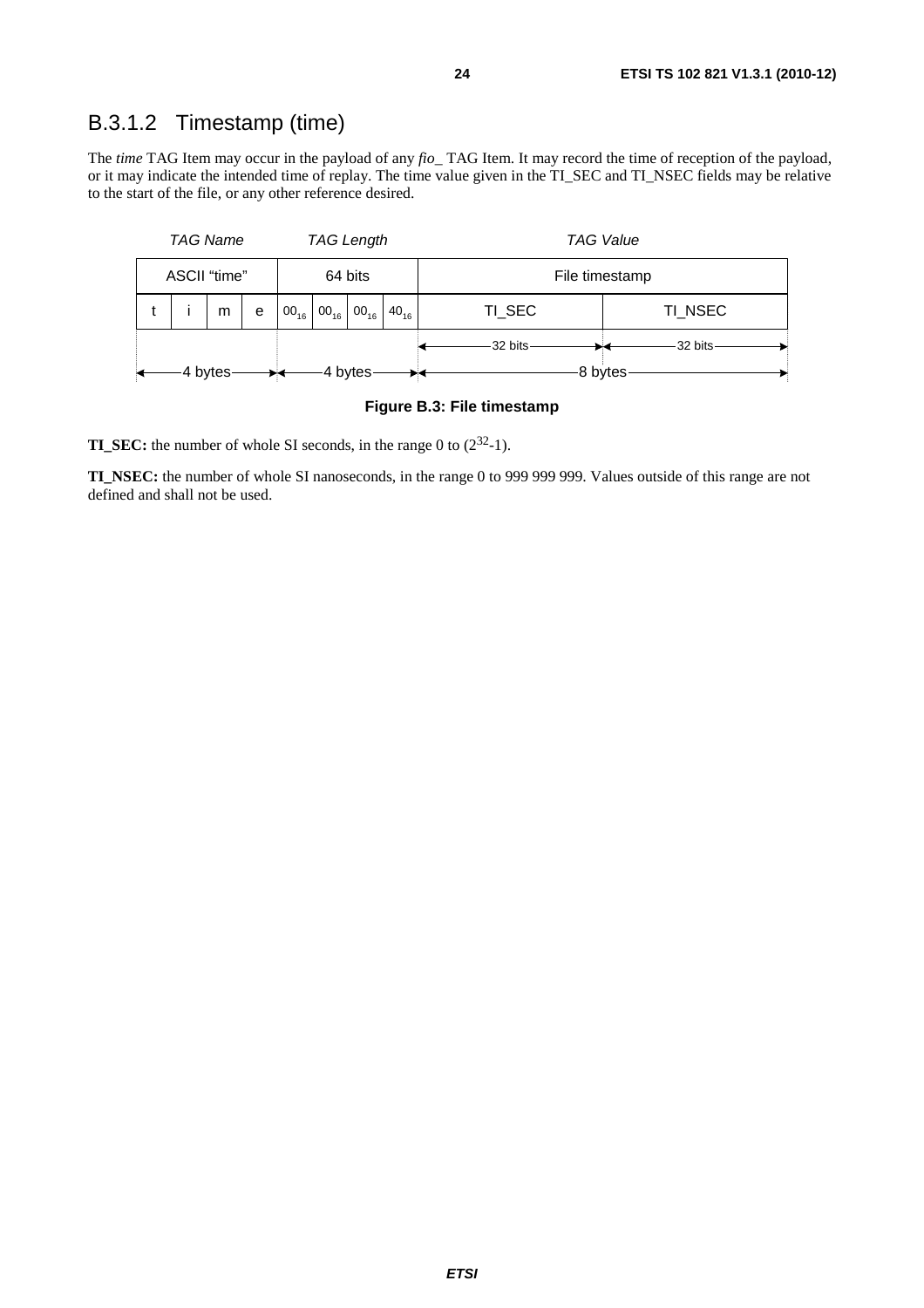## Annex C (informative): Signalling of basic transmission layers and parameters

Since several basic transmission protocols for PFT (or AF) Packets are defined, it is sensible to also define a common method for addressing and identifying each of these protocols together with their individual parameters. These informative definitions are intended as suggestions for organizations using the DCP protocol to be able to describe DCP sources and targets (DCP protocol addresses) in a common way.

The following definitions are in the general style of a uniform resource identifier (URI) as defined in RFC 3986 [1] but are not entirely consistent with this definition and should not be syntactically validated against the URI specifications. Semantically also the strings specified in this annex do not identify unique resources; rather they provide one possible specification for an application to be informed of the required DCP protocol elements to implement on a given communications link.

The syntax used to describe the DCP protocol addresses is as follows:

- items in square brackets identify optional elements;
- items in angle brackets identify named elements;
- scheme strings and parameter names/values should be treated as case-insensitive;
- most parameters are optional; if such a parameter is not specified, the default value is assumed; if no (default) value is specified, the parameter is NOT optional;
- additional parameters may be defined by applications using the Distribution and Communication Protocol (e.g. maximum transmission time or maximum number of bytes recorded);
- parameters can appear in any order in the parameter section (see below);
- unknown parameters and their values are ignored and may be reported to the user; unknown values of known parameters should be reported to the user.

General DCP protocol address layout:

• <scheme>:<target>[:[<src-addr>:]<dst-addr>]] [?<param>=<val>[&<param>=<val>[&…]]].

General items:

- <scheme> specifies the basic protocol to be used, for example "*dcp.udp.pft*" or "*dcp.tcp*". All DCP-based schemes begin with the string "dcp.". If ".pft" is the suffix of the <scheme> string, the PFT protocol is used together with the specified basic transport protocol; if absent, AF Packets are directly transmitted using the specified basic transport protocol;
- <target> has different precise semantics depending on the scheme used. Since the colon character (":") is used as item delimiter, it should not be used as part of the  $\langle \text{target}\rangle$  string;
- <src-addr> and <dst-addr> have different precise semantics depending on the scheme used.
- NOTE: DCP protocol addresses which omit the src-addr component are syntactically compliant with the URI specification in RFC 3986 [1].

General AF Layer parameters (available identically for all basic transport layers):

• "crc" (disabled: "f", "false", "0"; enabled: "t", "true", "1"; default: "1") enables or disables the CRC calculation for the AF Layer.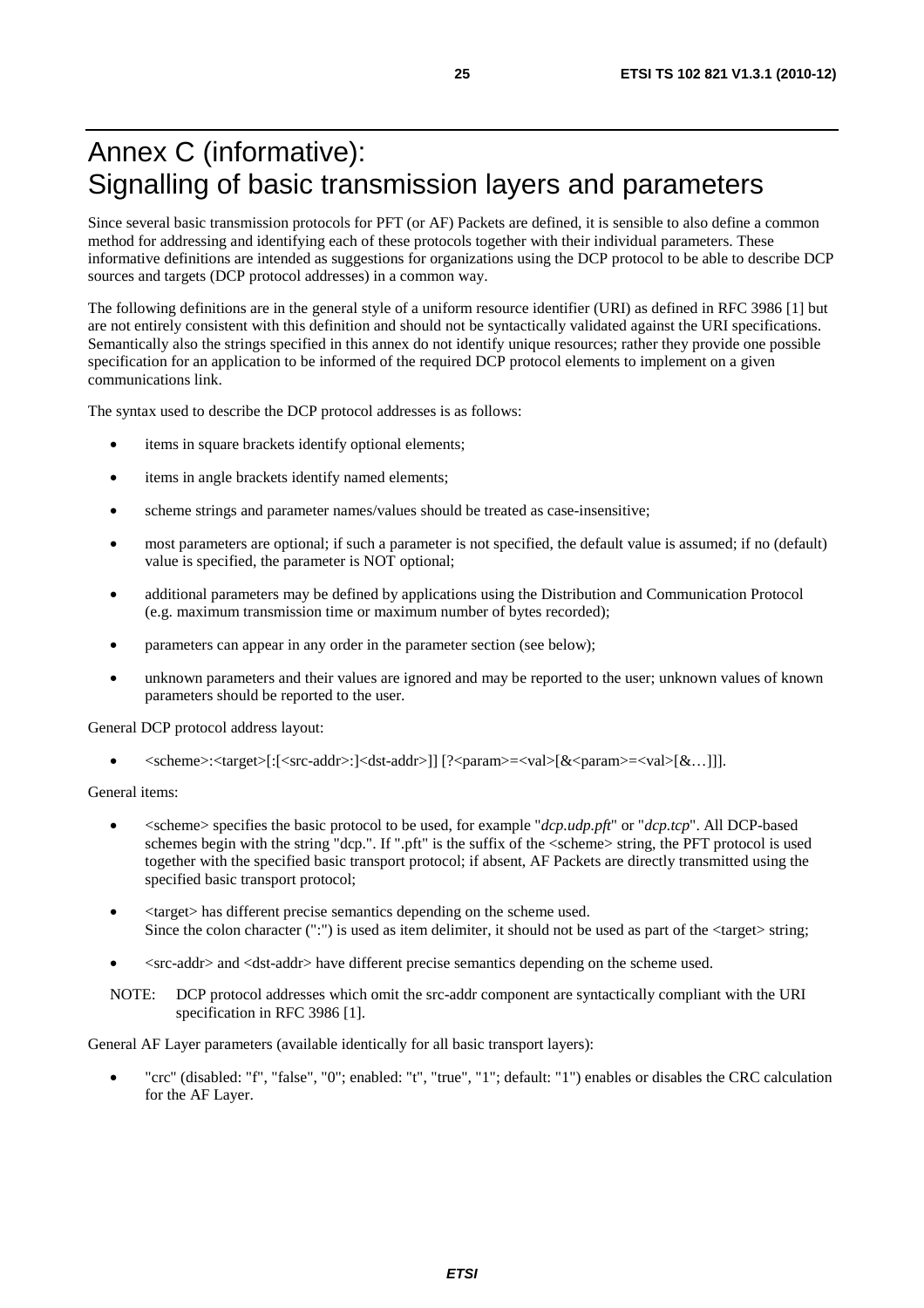General PFT Layer parameters (available identically for all basic transport layers if and only if the <scheme> section contains the suffix ".pft"):

- "saddr", "daddr" (both default to 0). If either or both "saddr" and "daddr" parameters are present, then the "saddr" and "daddr" parameters are carried in the address header of the PFT Packet Header. If both are omitted, it is recommended that the optional address header is not included in the PFT Packet Header. For backwards compatibility, if neither "saddr" nor "daddr" are present, an application may send the address header using the values in the <src-addr> and <dst-addr> sections, or 0 if the <src-addr> and/or <dst-addr> sections are absent;
- "fec" (disabled: "0"; enabled: "sp", "1"…"9"; default: "0") enables/disables the FEC protection mechanism of the PFT Layer; value "sp" indicates the "single packet FEC mode" (FEC enabled, but no FEC driven fragmentation; however, fragmentation may still result from "maxpaklen" parameter!); values 1..9 define the strength of the protection (may e.g. indicate the number of recoverable fragment losses);
- "maxpaklen" (positive integer number; no limit: "0"; default: "0") specifies the MTU of the link for the PFT layer in bytes.

DCP will often be used to communicate the same information over multiple instances of transports. For example, the same data stream may be sent to one destination via a serial port and to another using UDP/IP. Even over one transport type, for example UDP/IP, one connection may be over a local LAN and be highly reliable whilst another may be over the public internet and require forward error correction. If it is desired to support different possible AF CRC and/or PFT options for the same logical DCP connection then these are specified as separate DCP addresses at all connecting entities. Currently there is no protocol defined within DCP to negotiate a specific AF/PFT profile at the time of establishing the connection.

## C.1 DCP over UDP/IP

This DCP protocol address format supports both multicast and unicast delivery. The DCP protocol address relates to the destination of a DCP transmission, i.e. the target host for unicast and the target multicast group for multicast, or to the local reception of a DCP transmission.

- <scheme> has the value "dcp.udp[.pft]".
- $\langle$  <target> is a hostname or IP address (as defined in clause 3.2.2 of RFC 3986 [1]) preceded by "/". For compatibility, applications are not required to support the IP-literal syntax.
- $\langle$ src-addr> is the UDP/IP port number at the source host in the range 0...(2<sup>16</sup>-1). If  $\langle$ src-addr $\rangle$  is omitted or "0" then the application is free to use any port number.
- $\leq$ dst-addr> is the UDP/IP port number at the destination host in the range 0...(2<sup>16</sup>-1). It is not possible to omit the <dst-addr>. 0 is a valid port number according to the UDP specification but is practically excluded on real systems.

If the DCP protocol address describes the local reception parameters of a DCP transmission, <target> identifies the multicast group address in case of multicast reception or the local host ("localhost", "127.0.0.1", etc.) for unicast reception; <dst-addr> identifies the local port number which is used to receive incoming UDP packets.

The following additional parameters are defined for this scheme:

- "interface" (ip address or system specific device name, e.g. "192.168.0.2", "eth0"; default: use system routing tables). This parameter indicates that the platform routing tables should be bypassed and the datagrams is sent out or received via the specified network interface. Specifically for multicast addresses it relates to the IP\_MULTICAST\_IF socket option.
- "ttl" (numeric, 0 (restricted to same host) to 255 (unrestricted); defaults to the platform default). Defines the value of the IP\_MULTICAST\_TTL (time-to-live) socket option. Meaningful for multicast only, and relevant if administrative scoping is not defined for the specified multicast group.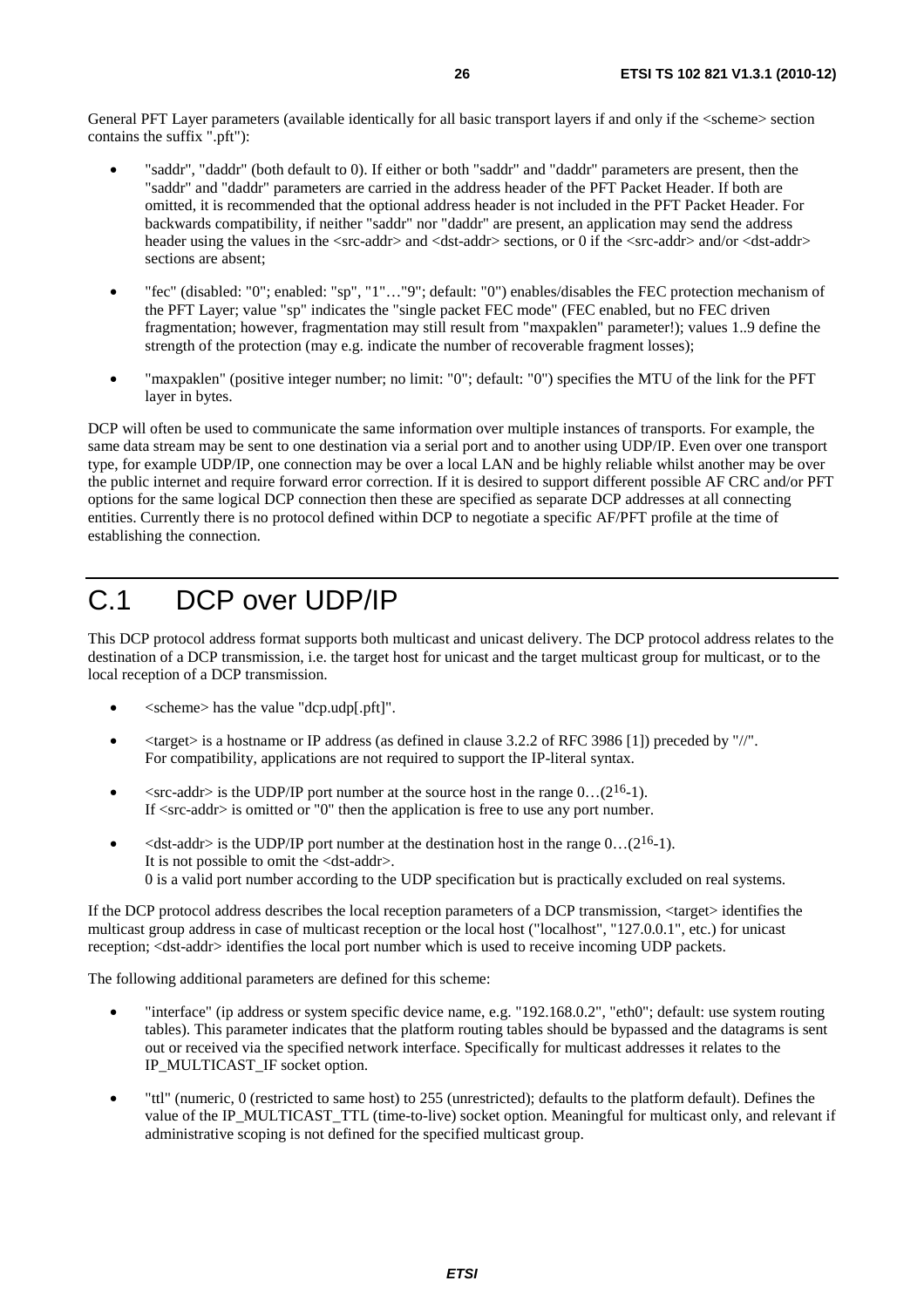EXAMPLE 1: dcp.udp.pft://192.168.0.1:3002?fec=9&crc=0&saddr=7&daddr=6.

EXAMPLE 2: dcp.udp://224.10.1.20:3002?interface=192.168.0.2.

EXAMPLE 3: dcp.udp://transmitter2.drm.org:1234:3114.

EXAMPLE 4: dcp.udp.pft://192.168.0.1:3002?fec=sp&crc=0.

## C.2 DCP over transparent (serial) links

- <scheme> has the value "dcp.ser[.pft]".
- <target> is a system specific device identifier, e.g. "COM4" or "/dev/ttyS1".
- $\leq$  < src-addr> has the value of the PFT Packet Header field SRC, in the range 0...(2<sup>16</sup>-1).
- $\lt$  dst-addr> has the value of the PFT Packet Header field DST, in the range  $0 \dots (2^{16}-1)$ .

The following additional parameters are defined for this scheme:

- "bitrate" (numeric, e.g. "115200").
- "flowctrl" ("xonxoff", "rtscts"/"hw" or "none" (default)).

EXAMPLE 1: dcp.ser.pft:/dev/ttyS3:1:2?bitrate=4800&fec=4&flowctrl=hw.

EXAMPLE 2: dcp.ser:COM2:200?bitrate=115200.

# C.3 DCP to/from a file using File IO

- <scheme> has the value "dcp.file[.pft]".
- <target> is a system specific file name, including any path required. Since the colon character (":") is used as item delimiter, it should not be used as part of the <target> string. A scenario where it cannot be omitted are DOS compliant path strings including a drive letter ("C:\temp\test.mdi"). In this particular case the colon character should always be followed by a non-numeric character (e.g. a backslash character or the non-numeric start character of a file name). In case of ambiguous statements like "C:5:6" (where the parser cannot clearly decide whether "C" is the file name, "5" the source- and "6" the destination address, or whether the source address is omitted and the file name is "5" on drive "C:"), the parser assumes that both the source and destination address are defined. If a statement may become ambiguous, the use of the PFT Layer's "saddr" and "daddr" parameters are recommended instead of the <src-addr> and <dst-addr> address items.
- $\langle$ src-addr> has the value of the PFT Packet Header field SRC, in the range 0...(2<sup>16</sup>-1).
- $\leq$ dst-addr> has the value of the PFT Packet Header field DST, in the range 0...(2<sup>16</sup>-1).

EXAMPLE 1: dcp.file:/tmp/record\_1/test.dcp.

- EXAMPLE 2: dcp.file.pft:c:\temp\test.dcp:99:100.
- EXAMPLE 3: dcp.file.pft:\\myhost\myshare\temp\test.dcp?saddr=99.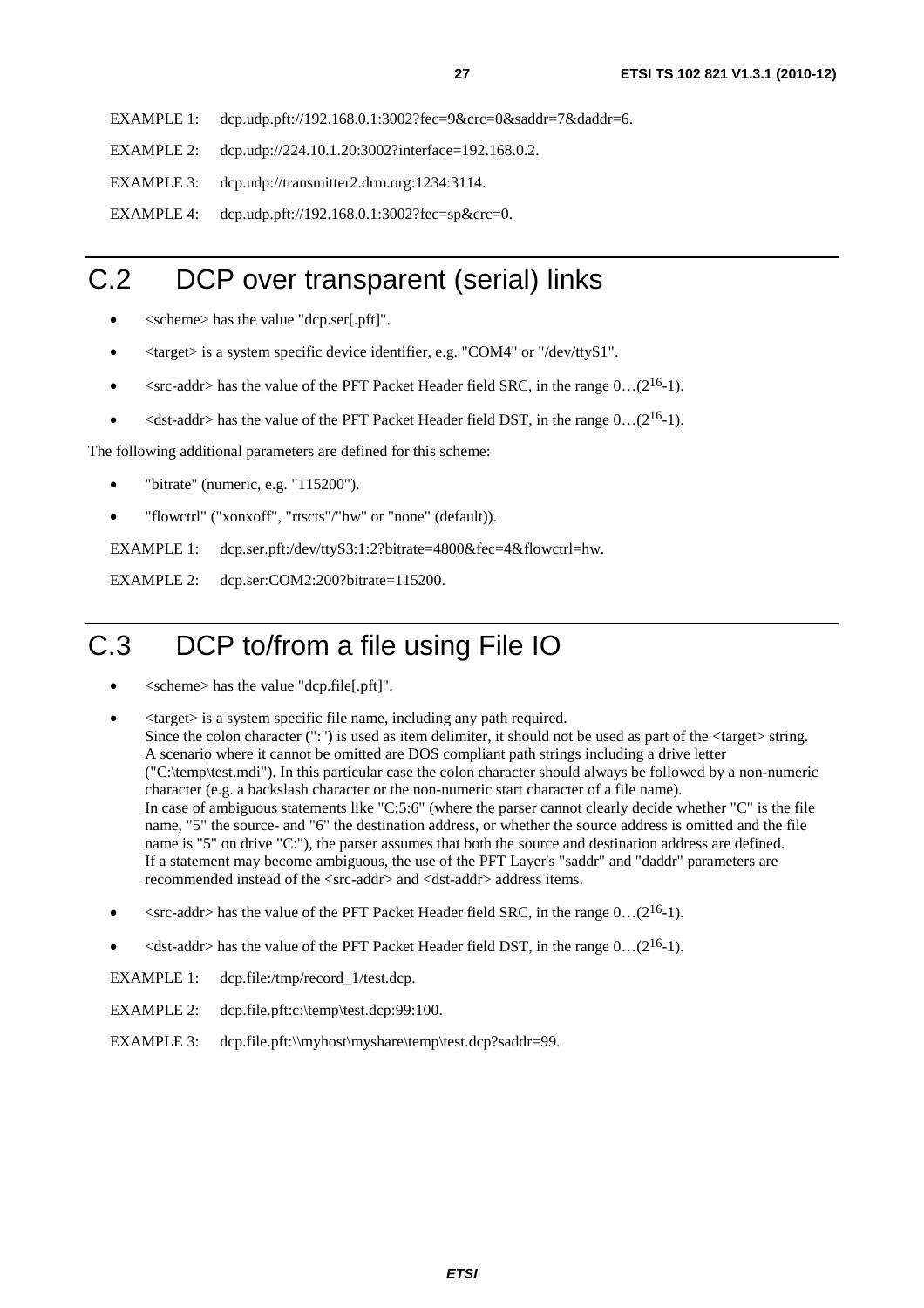# C.4 DCP over TCP/IP

For DCP over TCP/IP there is an (initiating) active end (a "client") and a passive end (a "server" waiting for connection requests). The passive end may optionally support multiple DCP sessions over TCP/IP sequentially or simultaneously. The DCP protocol address format defines the passive end of the connection either locally (on the "server") or remotely (remote address a "client" can connect to reach the "server").

- <scheme> has the value "dcp.tcp[.pft]".
- $\langle$  target  $>$  is a hostname or IP address (as defined in clause 3.2.2 of RFC 3986 [1]) preceded by "/". For compatibility, applications are not required to support the IP-literal syntax. If the <target> defines the local reception parameters of a DCP transmission (on the "server"), it describes the local host ("localhost", "127.0.0.1", etc.).
- $\langle$ src-addr> is the TCP/IP port number at the active host (the "client") in the range 0...(2<sup>16</sup>-1). If specified and non-zero at the active host (the "client") then this port number is used as the local outgoing port number for the connection; if <src-addr> is omitted or zero then the application is free to use any port number.

If specified at the passive host (the "server") then requests with other source port numbers will be rejected; a value of zero is equivalent to omitting this parameter.

 $\leq$ dst-addr> is the TCP/IP port number at the passive host (the "server") in the range 0...(2<sup>16</sup>-1). 0 is a valid port number but is practically excluded on real systems. If specified and non-zero at the active host (the "client") then connections should be initiated towards this port number.

If specified at the passive host (the "server") then the host listens for incoming connections on this port.

The following additional parameters are defined for this scheme:

• "interface" (ip address or system specific device name, e.g. "192.168.0.2", "eth0"; default: listen on all interfaces for incoming connections). This parameter is only relevant for the passive host (the "server"). If it carries the address of one of the interfaces of a host with multiple interfaces then the host should listen only on that interface.

EXAMPLE 1 (on the "server"): dcp.tcp://localhost:3002?interface=eth0.

EXAMPLE 2 (on the "client"): dcp.tcp://yourserver:3002.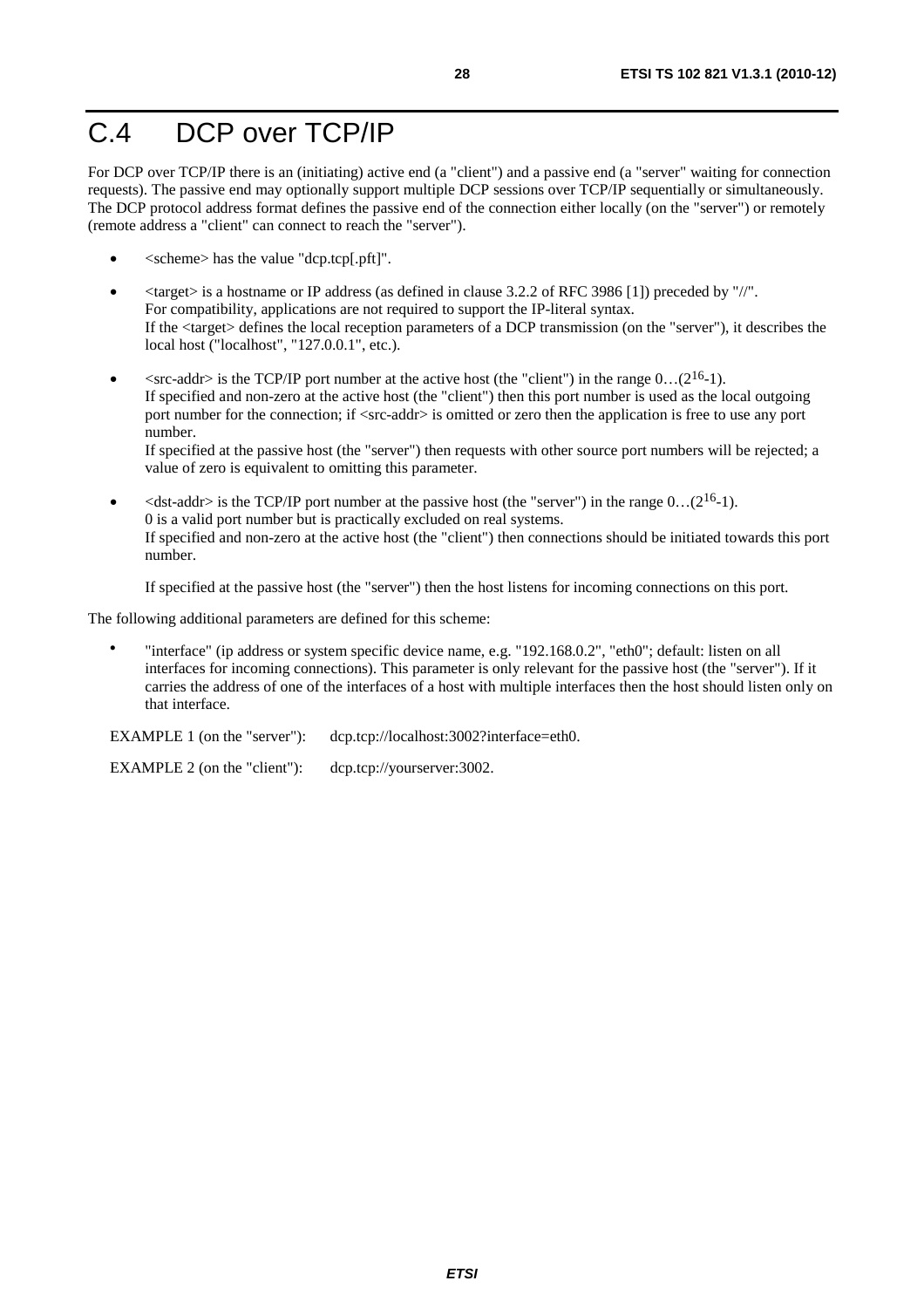## Annex D (normative): DCP Profiles and DCP Parameters

Not all areas of use and thus not all implementations of the Distribution & Communication Protocol may need to support all functionality provided by the DCP. Therefore this annex lists the three available levels of DCP feature support, called DCP Profiles A, B and C.

The definition of DCP Profiles is a convenient way to clearly indicate which functionality is provided by a specific DCP implementation.

In addition, optional DCP Parameters provide an easy way to further detail some implementation aspects of a particular DCP implementation.

The DCP Profiles and DCP Parameters listed below apply to both DCP encoding and DCP decoding implementations.

Any DCP encoding or decoding implementation NOT supporting DCP Profile A (full support of all DCP features) must state this fact!

# D.1 DCP Profile definitions

The following DCP Profiles A to C are defined.

## D.1.1 DCP Profile A

The DCP implementation supports all features provided by DCP:

- AF layer.
- PFT layer with addressing, fragmentation and forward error correction.

This is the default DCP Profile and implicitly assumed if not indicated otherwise by a specific DCP implementation.

## D.1.2 DCP Profile B

The DCP implementation supports the following features provided by DCP:

- AF layer;
- PFT layer with addressing and fragmentation.

The DCP implementation does NOT support the following DCP features:

PFT layer with forward error correction.

A DCP decoding implementation supporting Profile B must be able to successfully decode a PFT protected AF packet with forward error correction applied to it, as long as all PFT fragments could successfully be received.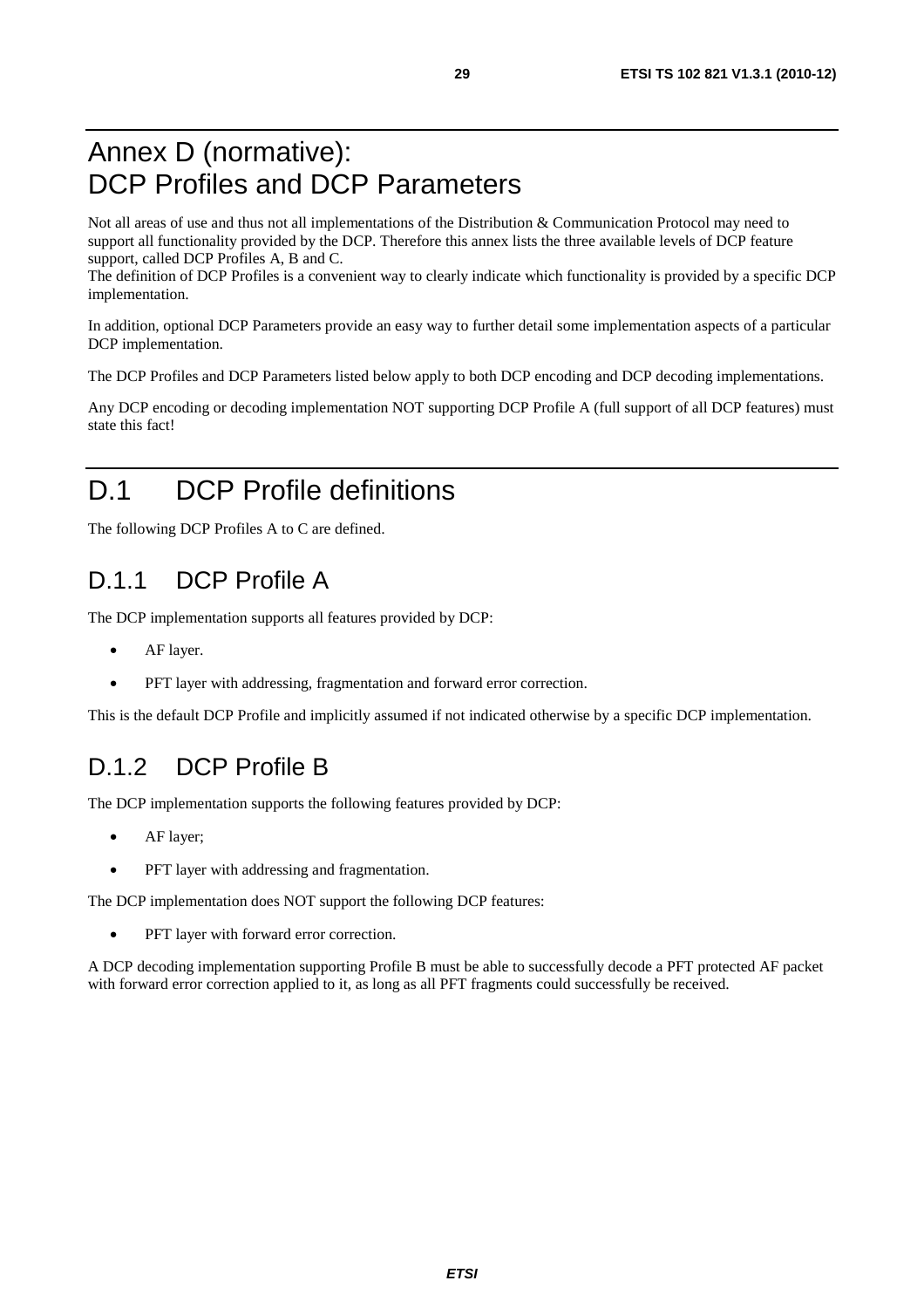### D.1.3 DCP Profile C

The DCP implementation supports the following features provided by DCP:

AF layer.

The DCP implementation does NOT support the following DCP features:

• PFT layer (neither addressing or fragmentation nor forward error correction).

## D.2 DCP Parameter definition

The following DCP Parameters may be used to optionally describe some implementation aspects of a specific DCP encoder or DCP decoder implementation in more detail. These DCP Parameters, if stated, typically accompany the specification of the supported DCP Profile.

NOTE: If a DCP implementation is more restricted regarding a particular parameter than the maximum technical restriction imposed by the DCP protocol (where mentioned below), it should state this fact.

#### D.2.1 AFRevision

This parameter indicates the major and minor revision number of the protocol supported by the DCP encoder or DCP decoder implementation in the form "<major>.<minor>" (numeric values).

For DCP decoders:

If the DCP implementation supports a range of revisions, it may indicate this by using the "-" sign: "<major\_first>.<minor\_first>-<major\_last>.<minor\_last>" and/or by replacing the <minor> revision number by an "x" character (which indicates that at least  $\langle$ minor $\rangle$  revision 0 of the particular  $\langle$ major $\rangle$  revision number is fully supported).

Note that higher <minor> revisions than indicated for the same <major> revision number are automatically supported (downward compatibility).

EXAMPLE: AFRevision 1.x-2.x

#### D.2.2 AFMaxLen

This parameter describes the maximum byte length of the (AF) payload that can be handled by the DCP implementation (excluding the AF header).

NOTE: The maximum size of the AF payload that can technically be signalled in the AF header LEN field is  $2^{32} - 1$ 

### D.2.3 PFTMaxLen

This parameter describes the maximum byte length of the payload of a PFT Packet that can be handled by the DCP implementation.

NOTE: The maximum size of the PFT payload that can technically be signalled in the PFT header PLEN field is  $2^{14} - 1$ .

## D.2.4 PFTMaxFragCnt

This parameter describes the maximum number of PFT fragments per AF Packet that can be handled by the DCP implementation.

NOTE: The maximum number of PFT fragments that can technically be signalled in the PFT header is  $2^{24}$ -2.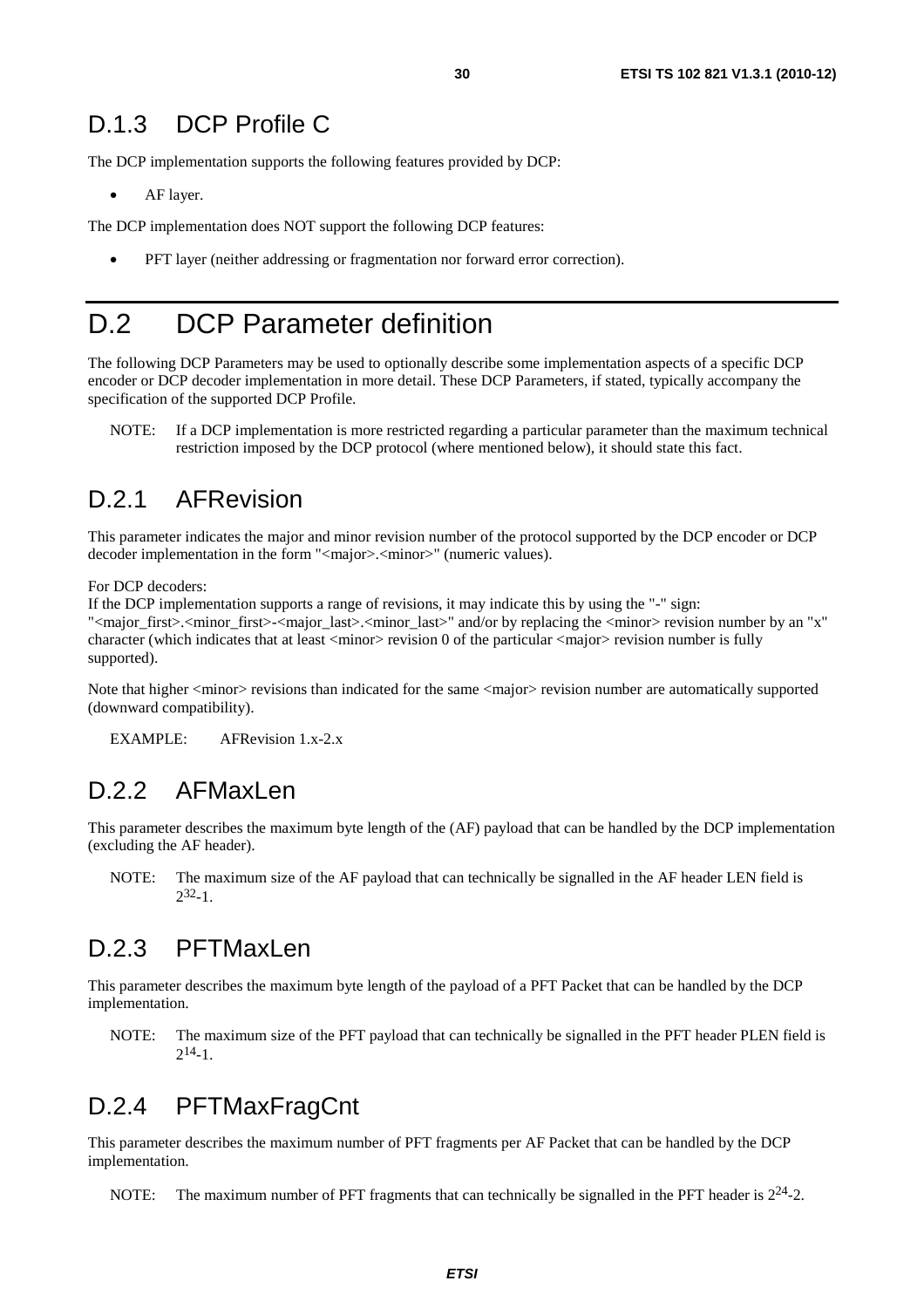## D.2.5 PFTMaxAFFragCache

This parameter only applies to DCP decoding implementations.

It describes the maximum number of AF Packets of which PFT fragments can be handled simultaneously when received out of order.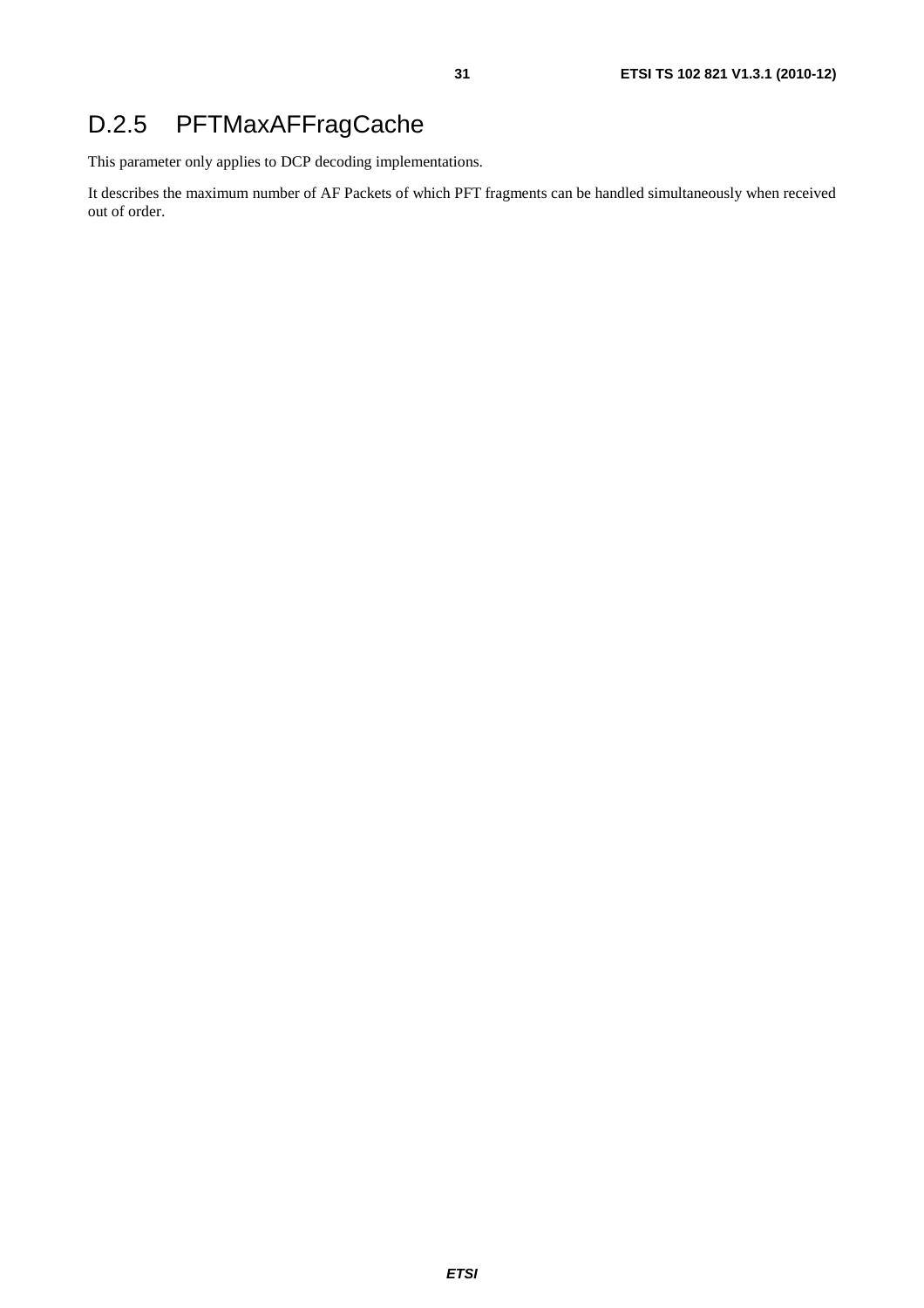## Annex E (informative): DCP implementation hints

This annex gives some hints regarding implementation details and error behaviour of DCP decoder implementations.

# E.1 Application interface

The interface between a DCP implementation and the application using this DCP implementation is not specified within the scope of the present document.

It is up to the DCP implementation to provide a sufficiently featured and documented interface to the application. The term "sufficiently" may vary strongly depending on the individual requirements of a particular application type and environment.

- Typically a **DCP encoding implementation** will accept the data to be transmitted along with required parameters and target addresses, build the required AF, PFT and probably FileFraming packets and finally output these resulting packets via the specified basic transmission layer.
- A **DCP decoding implementation** may typically handle DCP Packets received via a specified basic transmission layer and forward successfully received AF Packets (or their content plus additional management information respectively) to the application. In most cases the AF layer decoding (AF header, CRC calculation etc.), the PFT layer (re-ordering, FEC decoding/correction etc.) as well as the FileFraming layer (if applicable) will fully be handled internally by the DCP implementation.

## E.2 Reordering of AF Packets

Reordering of received AF Packets may typically not be handled by the DCP decoding implementation (in contrast to PFT fragment reordering). Instead, the DCP implementation may choose to forward any successfully received AF Packet's content (along with the AF Packet's sequence number and other relevant management information) immediately to the application.

This behaviour is recommended due to the fact that some applications may depend on real time input processing and may therefore consider it more appropriate to replace missing AF Packets immediately than to introduce any delay by waiting for a later arrival of missing AF Packets.

Even if a particular application is able to handle a certain amount of AF Packet reordering (e.g. due to input buffering), it is up to the application to decide about the size of the input buffer and related parameters.

Leaving the handling of AF Packet reordering to the application allows a more general DCP decoding implementation to be used in combination with any application type - both real time applications with/without input data buffering or non-real time applications.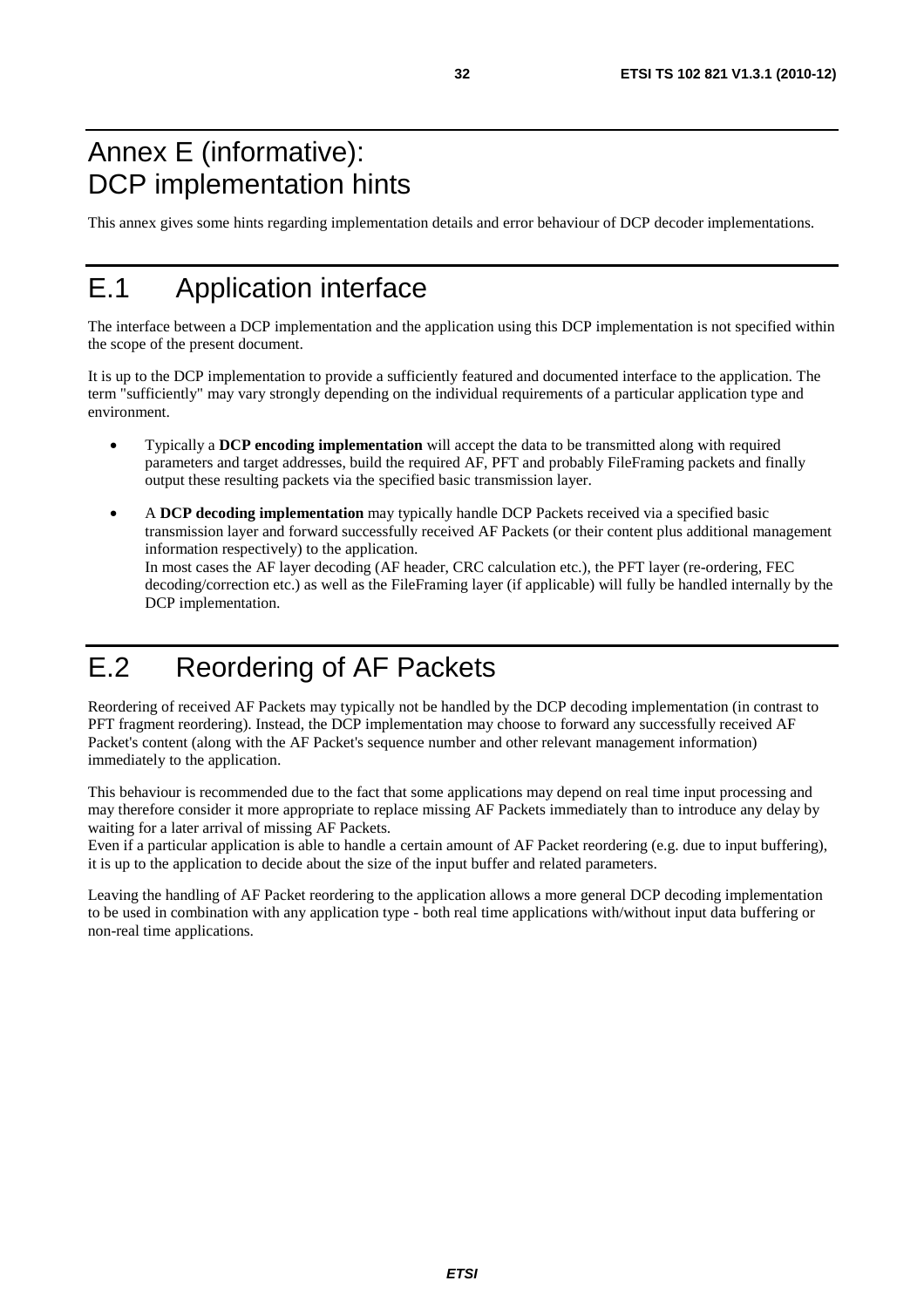## E.3 Error behaviour

This DCP specification does not include any rules for handling error situations.

- In a **DCP encoding implementation**, error situations will typically be reported to the application (invalid content, invalid target parameters, target not reachable etc.).
- In a **DCP decoding implementation**, it is up to the particular implementation to implement (and document) its error behaviour and how error information is forwarded to the application. Typically a DCP decoding implementation will report errors related to the basic transmission layer, which was indicated by the application, back to the application (e.g. "serial port cannot be opened", "invalid UDP port number" etc.).

 However with respect to handling received input data via a successfully operating basic transmission layer, a DCP decoding implementation may choose to only forward successfully decoded AF Packets (or their content plus additional management information respectively) to the application and simply discard any invalidly formed data (which may in fact not even be related to DCP) without any further notice.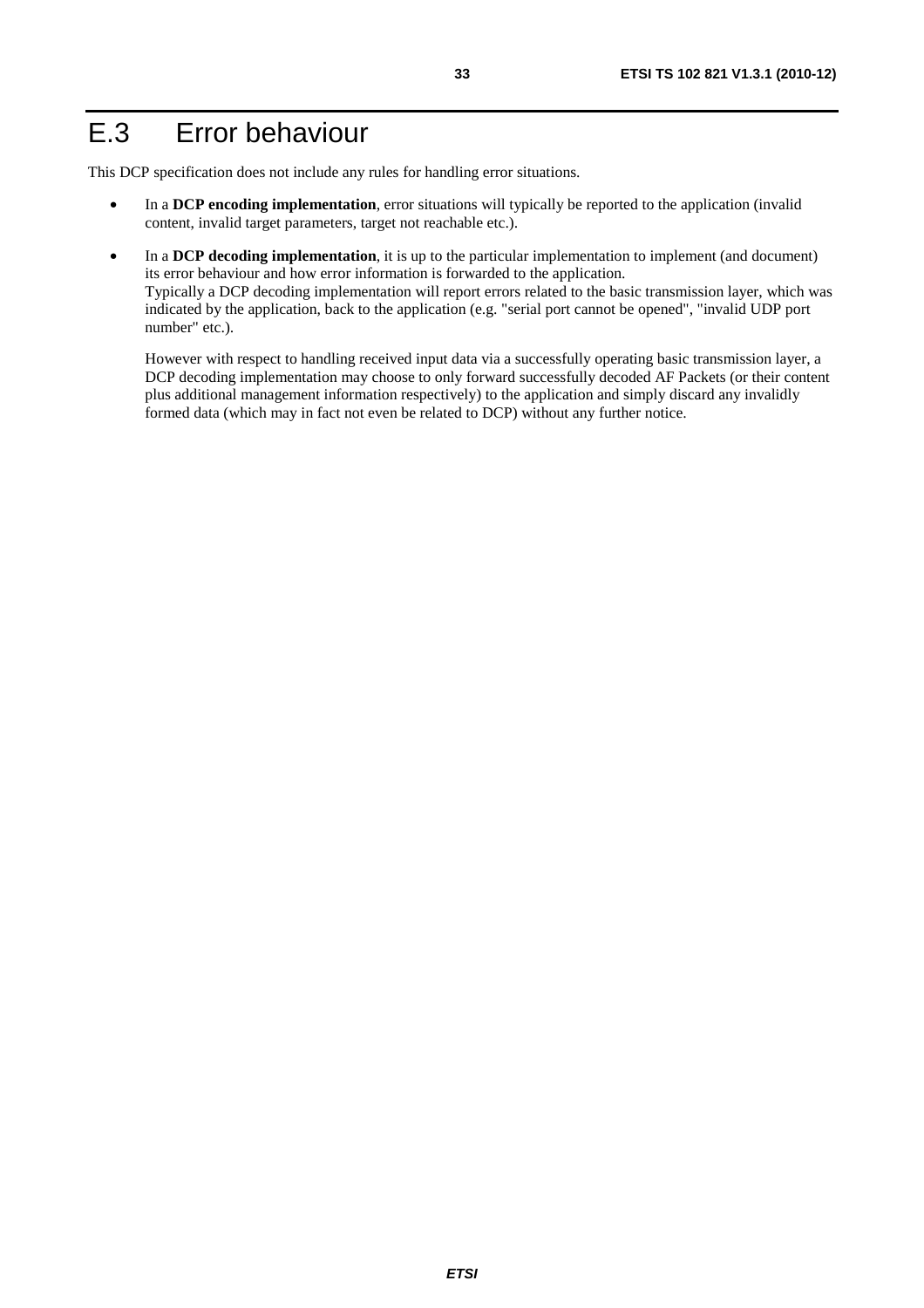## Annex F (informative): DCP bi-directional communication framework

This annex outlines a proposal for a general-purpose bi-directional communication framework based on the Distribution and Communication Protocol (DCP).

- NOTE 1: The framework for a DCP framework for bi-directional communication presented in this clause is only **informative** and available to be referred to and used by any DCP based application. However, any application based on DCP may choose to implement its own handling of bi-directional communication via DCP, just rely on the basic transmission layer in use (e.g. TCP/IP), or extend this framework definition according to its individual requirements.
- NOTE 2: The framework for bi-directional communication based on DCP does not give any recommendations regarding **timing** (re-transmission of un-answered or un-confirmed requests, maximum timeout between request and arrival of answer etc.).

The definition of timeouts is highly dependent on these particular application and environment. Since the DCP framework for bi-directional communication is suitable for a wide range of applications, the definition of timeouts is left to the specification of a particular application making use of this DCP framework for bi-directional communication.

# F.1 Typical Communication Requirements

This clause outlines some general approaches for DCP based communication on which the following DCP framework for bi-directional communication is based.

## F.1.1 Transactions

The communication approach is **transaction** based. A transaction comprises:

- one **Request Message** (a special DCP Packet) sent from Client to Server;
- a variable amount of **Response Messages** (special DCP Packets) sent from Server to Client, referencing the Request Message.

## F.1.2 Classes of transactions

- **Send Transaction:** A Client sends information to a Server.
- **Fetch Transaction:** A Client requests information from a Server.

• **Subscribe/Unsubscribe Transaction; Delivery Transaction:** A request for server initiated information delivery. A Client subscribes to information offered by a Server; the Server henceforth delivers information to the Client whenever (new) data is available. The Server stops data delivery on explicit Unsubscribe command or for example on missing re-subscription (timeout).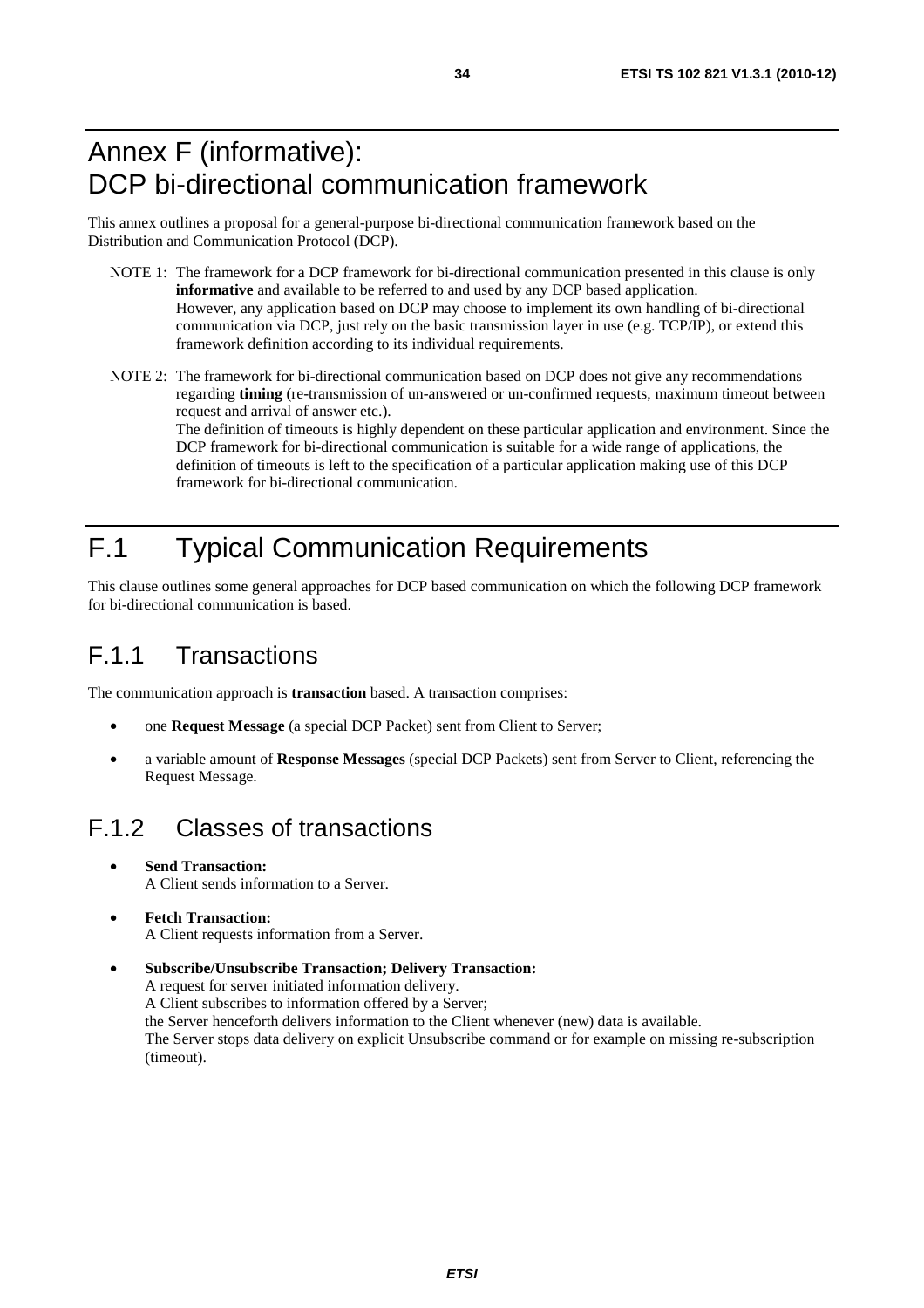### F.1.2.1 Send Transaction

Typical examples for Send Transaction types:

- commands: set frequency, shut down in 5 minutes, water the flowers, etc.
- notifications: new user just logged in, fire on fifth floor, self destruction is activated and cannot be stopped.

Typical communication flow examples:

- Client sends command to Server and does not request any confirmation; Communication is finished immediately, successful command reception cannot be verified.
- Client sends command to Server and requests reception confirmation; Server sends reception confirmation notification.
- Client sends command to Server and requests processing confirmation; Application on server processes command and notifies client.

Potential response types:

- no response;
- confirmation of reception of Request Message;
- notification of processing statuses by Server (command accepted, command processed, execution error/OK, etc.) - available statuses defined by application definition.

### F.1.2.2 Fetch Transaction

Typical examples for Fetch Transaction types: get current frequency, get list of available services, get reception quality indicator, etc.

Typical communication flow examples:

- Client requests data from Server which is immediately available.
- Client requests data from Server which requires action (pre/post processing) by the Server.

Potential response types:

- confirmation of Request Message reception;
- notification of processing statuses by Server (command accepted, command processed, execution error/OK, etc.) - available statuses defined by application definition;
- delivery of requested information.

### F.1.2.3 Subscribe/Unsubscribe Transactions

Typical examples for Subscribe Transaction types: notify me about all future user logins; deliver data stream X

Typical communication flow examples:

- Client subscribes to service X; Server automatically delivers data to Client whenever new data for service X becomes available.
- Client subscribes to all warning messages of Server; Server automatically informs Client about all occurring warnings.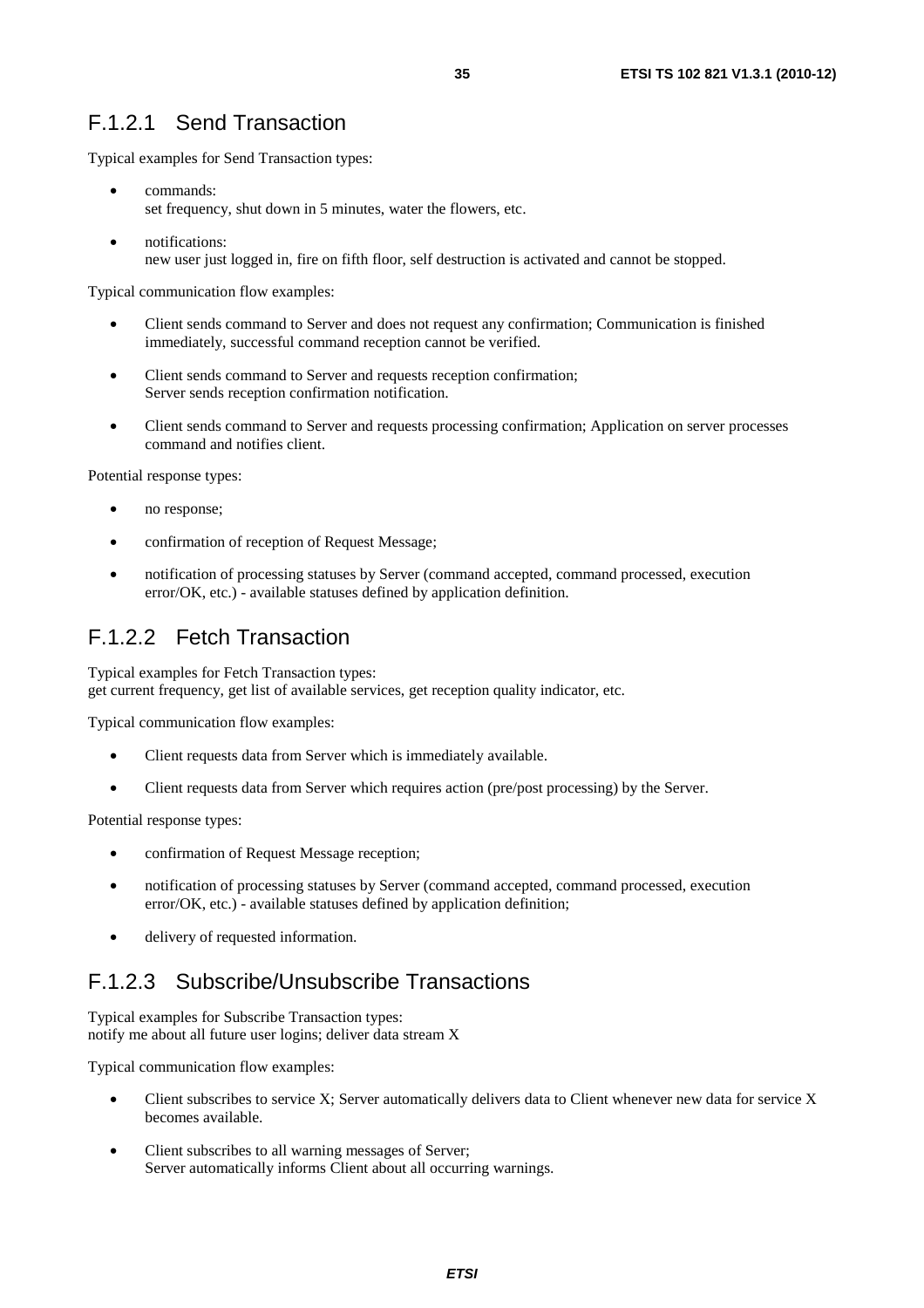Potential response types:

- no response;
- confirmation of Request Message reception;
- notification of processing statuses by Server (command accepted, command processed, execution error/OK, etc.) - available statuses defined by application definition;
- delivery of requested information initiated by the Server as an individual Delivery Transaction; a Delivery Transaction is carried out just like a Send Transaction (in this case originating from the Server instead of the Client).

# F.2 DCP message packet

A DCP message packet is a specially formed DCP Packet carrying information used within a transaction from a Client to a Server or vice versa. The parts of which such a DCP Packet is composed will be explained in the following clauses.

## F.2.1 General structure

A DCP message packet has the structure shown in figure F.1.



#### **Figure F.1: Structure of a DCP message packet**

**Transaction Type:** one of the special TAG Names (4 ASCII characters) indicating a DCP message and its type (see clause F.2.2 for details):

|                          | <b>Request</b>      | <b>Response</b>     |
|--------------------------|---------------------|---------------------|
|                          | <b>Message Type</b> | <b>Message Type</b> |
| Send Transaction         | *tsg                | *tss                |
| <b>Fetch Transaction</b> | *tfq                | $*$ tfs             |
| Subscribe Transaction    | *tug                | *tus                |
| Unsubscribe Transaction  | *tng                | *tns                |
| Delivery Transaction     | *tdg                | *tds                |

**TAG Length:** length of the TAG Value section in bits (as for every TAG Packet).

**Command ID:** indicates the individual command; may be coded as 4 "human readable" ASCII characters or as a binary number; values are assigned by the application which makes use of this DCP framework for bi-directional communication.

**Transaction Reference:** a reference number chosen be the transaction initiator with a new Request command (e.g. a random number) and used in any subsequent Response command to identify the individual transaction (communication thread); no two Requests Messages sent between one Client and one Server should use the same combination of Command ID value and Transaction Reference value as far as possible; an application should specify the minimum interval before reuse of Transaction References.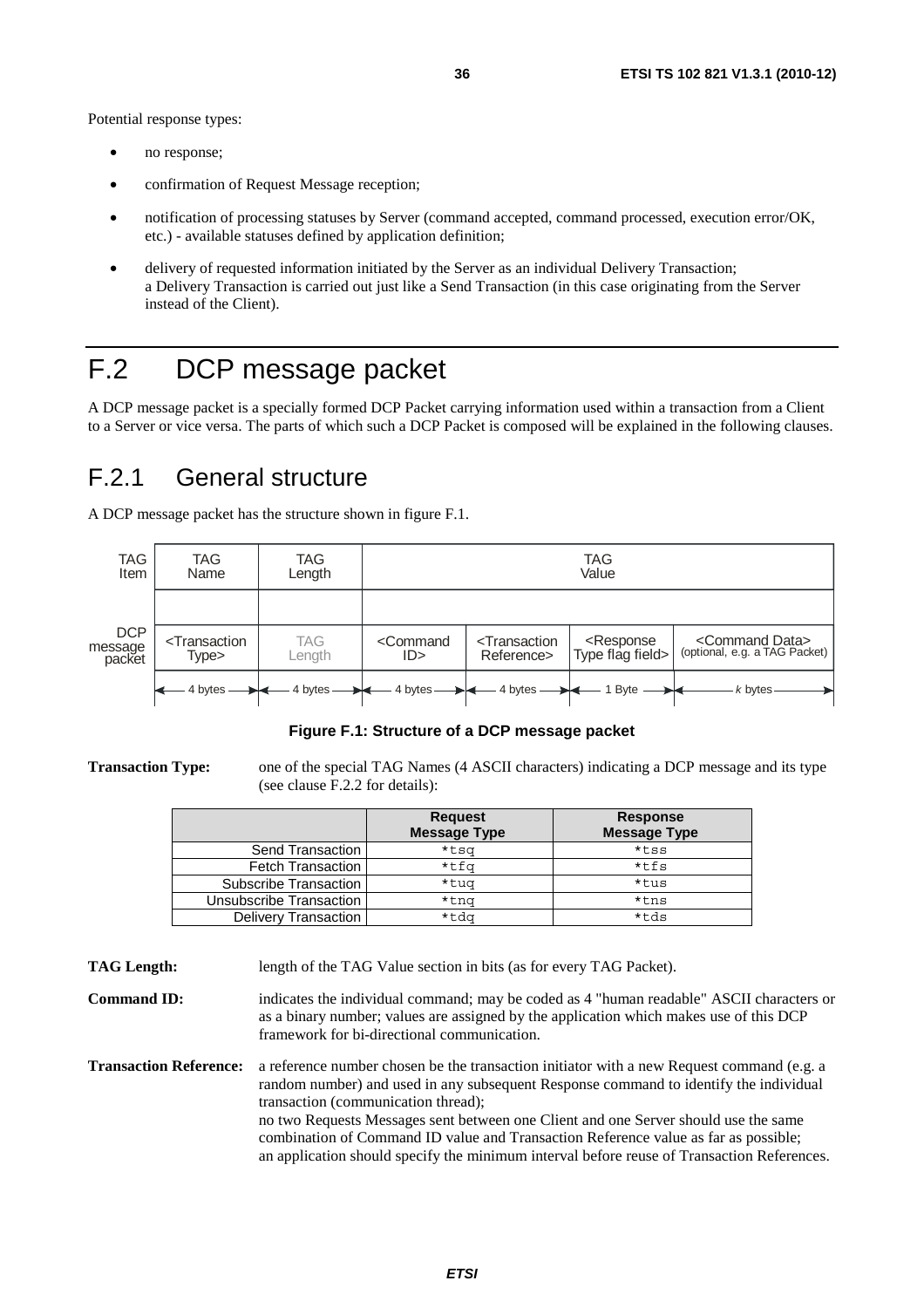**Response Type flag field:** for a Request Messages:

|                      | indicates which type of responses the sender of the particular Request Message wishes to<br>receive; one or several flags may be enabled (set to "1");                                                                                                                                                                                                                                                               |
|----------------------|----------------------------------------------------------------------------------------------------------------------------------------------------------------------------------------------------------------------------------------------------------------------------------------------------------------------------------------------------------------------------------------------------------------------|
|                      | for a Response Message:<br>indicates which types of responses of the previously requested responses are handled within<br>the current Response Message; each response may be sent as an individual Response<br>Message or several responses may be contained in the same Response Message;<br>flags unknown to the receiver of the packet are treated as "0" (and thus be ignored);<br>see clause F.2.3 for details. |
| <b>Command Data:</b> | optional - e.g. a data field or a full TAG Packet;<br>presence, layout and content depend on application specification as well as individual<br>Command ID:<br>if present, may carry detailed information required e.g. for a fetch or subscribe message;<br>if formatted as a full TAG Packet, may always carry the pre-defined TAG Items defined in<br>clause F.2.4.                                               |

NOTE: There is no restriction on the number of Request or Response Messages carried in one DCP Packet.

### F.2.2 Transaction Types

The following Transaction Types are defined to be used within the DCP framework for bi-directional communication.

#### F.2.2.1 Send Transaction (request "\*tsq", response "\*tss")

A Client sends information to a Server (Request Message). Optionally one or more Response Messages may be requested.



**Figure F.2: Send Transaction** 

### F.2.2.2 Fetch Transaction (request "\*tfq", response "\*tfs")

A Client requests information from a Server (Request Message). At least one Response Messages is sent back, containing the requested information.



**Figure F.3: Fetch Transaction** 

#### F.2.2.3 Subscribe/Unsubscribe Transaction (request "\*tuq"/"\*tnq", response "\*tus"/"\*tns"); Delivery Transaction (request "\*tdq", response "\*tds")

A Client subscribes to probably non-immediate information offered by a Server (Subscribe Transaction); the Server henceforth delivers information to the Client whenever (new) data is available (Delivery Transaction). The Server stops data delivery upon reception of an Unsubscribe Transaction or for example after a missing re-subscription (timeout).

Any transaction above consists of at least a Request Message and optionally one or more Response Messages (e.g. as reception confirmation).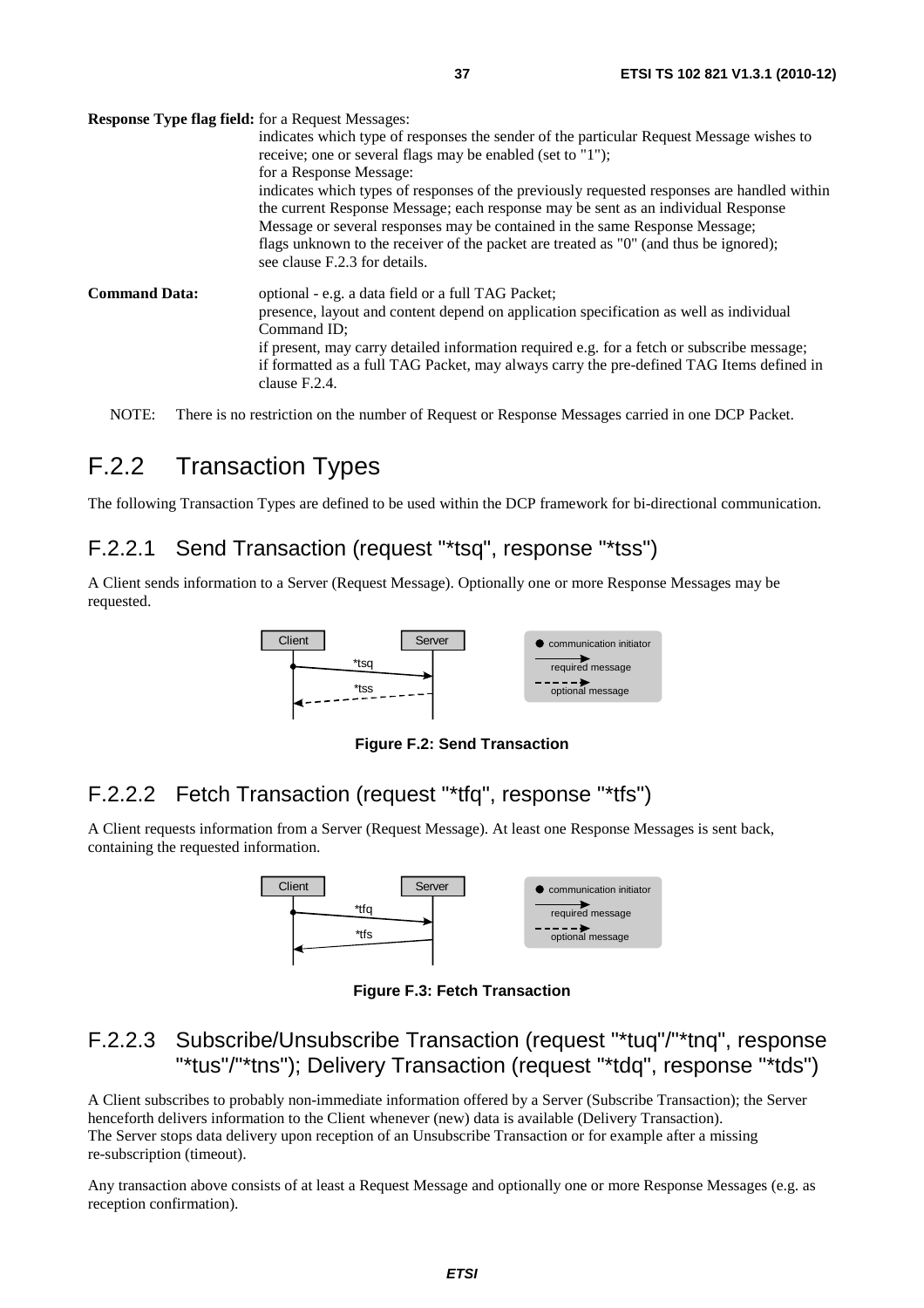

**Figure F.4: Subscribe/Unsubscribe Transaction; Delivery Transaction** 

## F.2.3 Response Type flag field

The Response Type flag field consists of 8 bits. Each bit represents a special type of requested Response Message (see below).

In a Request Message, a Response Message is requested for all types of responses indicated by the flags.

In a Response Message, one or more of the bits set in the related Request Message can be set to indicate that the flagged responses are handled by the current Response Message. The number of individual Response Messages following a particular Request Message is therefore between 0 (no flag was set) up to the number of flags set in the Request Message (each type of Response Message is sent as a separate DCP Packet). In the latter case, only one bit of the flag field is set per Response Message.

The Response Type flag field has the following structure:



#### **Figure F.5: Structure of the Response Type flag field**

The standardized response types have the following meaning:

*reception confirmation*: The Request Message was successfully received (transmission related confirmation).

- *start of processing*: The Command ID is known and can technically be fulfilled; optionally provided data related to the command is within a valid range (content related general confirmation).
- *end of processing*: The command was finally executed (content related specific confirmation). The optional status TAG Item (part of the Command Data) may provide information about success or failure.

The definition and use of all other flags is up to the application using the DCP framework for bi-directional communication.

NOTE: Any application using this DCP framework for bi-directional communication should at least support the reception confirmation. Support and exact meaning of other two standardized flags may vary from application to application, however it should be conform with the meaning assigned above.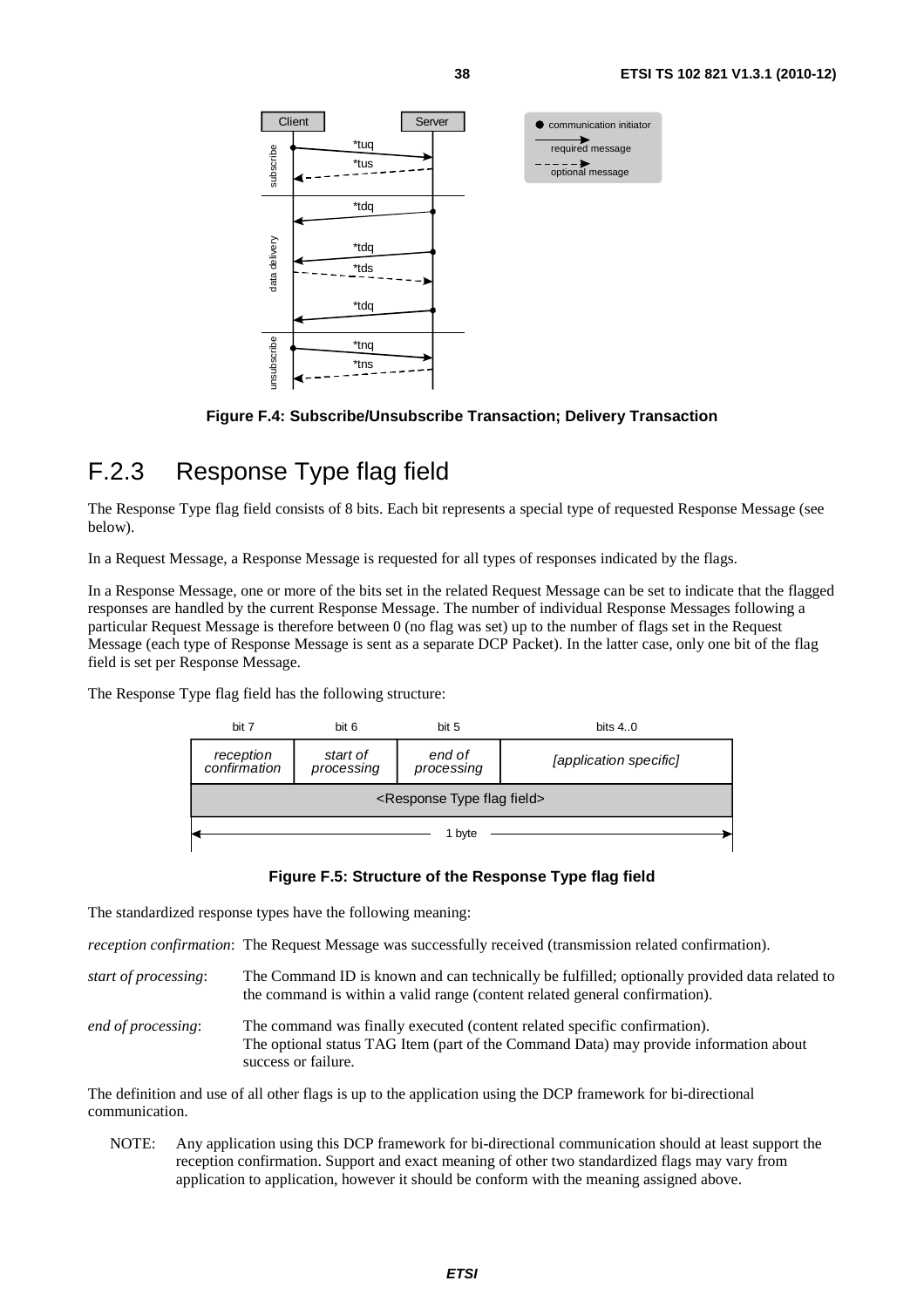## F.2.4 Command Data

Command data is information required to process the current message. It may be a parameter value required for a particular command within a Send Request Message, the value that is returned within the Response message of a Fetch Transaction, or a data delivery a client previously subscribed to.

The optional Command Data section of the Message Packet may carry a value or a full TAG Packet in its own. The presence, layout and content of this field depends on the application and the particular Command ID (see clause F.2.4.1).

In addition, command related data may also be carried in the top hierarchy level of the message DCP Packet, for example to maintain compatibility of subscription delivery data (see clause F.2.4.2).

### F.2.4.1 Command Data field carries a full TAG Packet

If the Command Data field carries a full TAG Packet, it may be used to transport parameters related to a particular Command ID or to transport any other form of information. The definition of the TAG Items contained in the TAG Packet is up to the application using the DCP framework for bi-directional communication and may also depend on the Command ID value.

However some TAG Items are predefined in this place to provide a uniform solution for general-purpose data encoding (only applicably if the Command Data field carries a full TAG Packet).

| <b>TAG Name</b> | <b>TAG Value</b>                                                                                                                                               | description                                                                                                                                                                                                                                                                                                       |
|-----------------|----------------------------------------------------------------------------------------------------------------------------------------------------------------|-------------------------------------------------------------------------------------------------------------------------------------------------------------------------------------------------------------------------------------------------------------------------------------------------------------------|
| *sta            | 2 bytes <status indicator=""> +<br/>n bytes status description;<br/><status indicator="">:<br/>4 bits status class +<br/>12 bits status code</status></status> | This TAG Items carries the status e.g. as response to a command<br>(success/failure etc.);<br>status description is a plain UTF-8 formatted text;<br>status class:<br>$0 = OK$ :<br>1 = warning;<br>l2 = error:<br>3 to 14: application specific;<br>15: undefined/unknown;<br>status code: application specific. |
| *rqu            | m bytes                                                                                                                                                        | Format and length are application specific and depend on the<br>Command ID.                                                                                                                                                                                                                                       |
| *rsp            | p bytes                                                                                                                                                        | Format and length are application specific and depend on the<br>Command ID.                                                                                                                                                                                                                                       |

The "\*rqu" and "\*rsp" TAG Items may be used to transport additional information belonging to a Subscribe or Response Message respectively.

#### F.2.4.2 Command related data in top hierarchy level of message packet

In some cases it is sensible to transmit information in the top level hierarchy of the message DCP Packet.

An example for this is an MDI stream previously subscribed to by a Client and now delivered by the Server: To be processable by a standard MDI decoder, the actual MDI data is located in the top hierarchy level. This MDI data is just accompanied by a Delivery Message.

Another example is the downward compatible extension of protocols currently carrying commands and command-related data on top level. Any request or response (currently carried on top level) could just additionally be accompanied by a Send or Fetch Message respectively (one additional TAG Item per command). This Send or Fetch Message uses for example the same command name as defined for the command's TAG Name (or the command's ID where applicable) and adds all the features of the DCP bi-directional communication framework, without duplicating the actual useful data from the top level into the Message's Command Data section.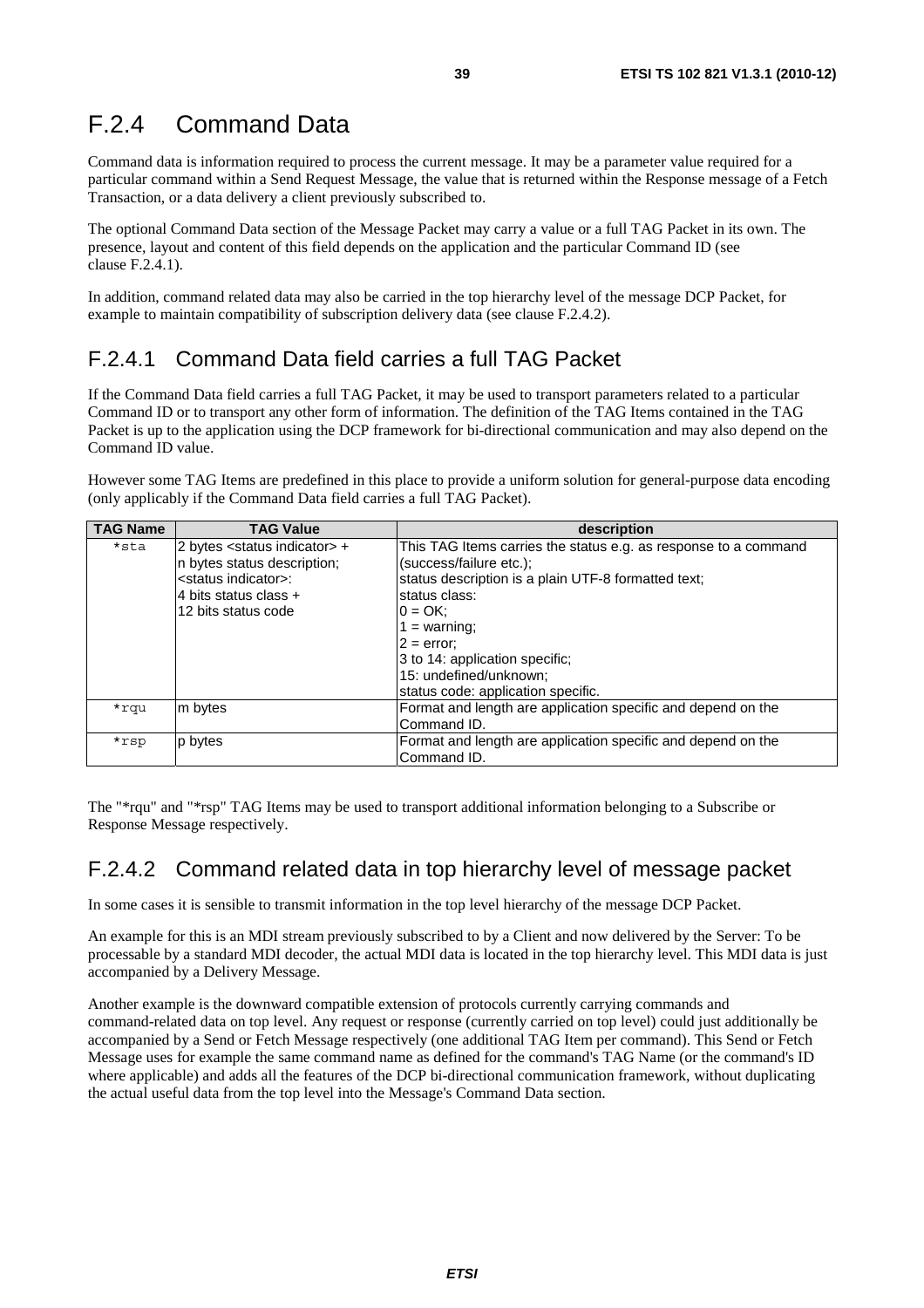# Annex G (informative): Bibliography

IETF RFC 2396: "Uniform Resource Identifiers (URI): Generic Syntax".

IETF RFC 2718: "Guidelines for new URL Schemes".